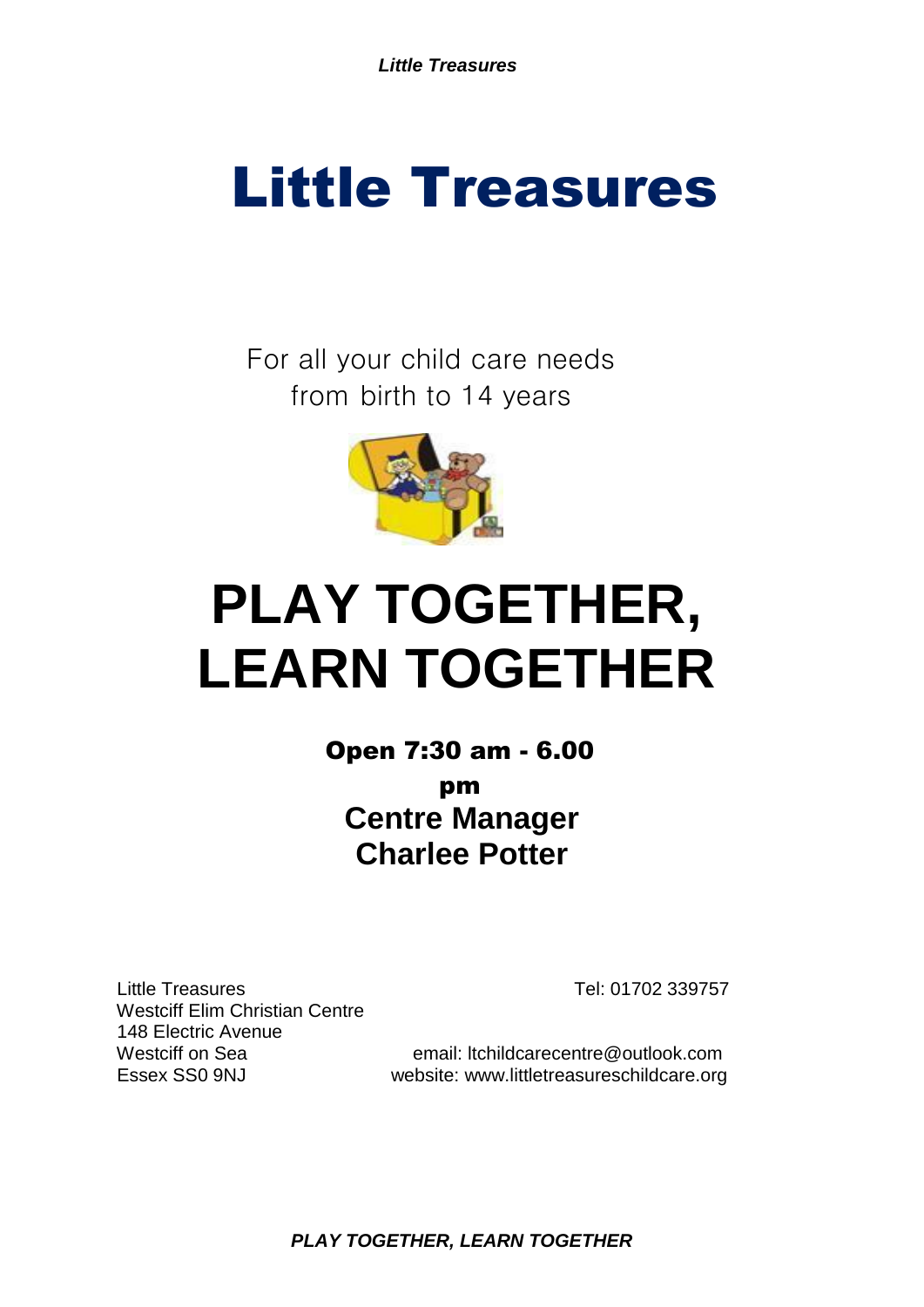# *Welcome to Little Treasures*



*We hope you will enjoy reading our prospectus and that it gives you some insight into how our childcare provision runs.*

*The childcare provision has been established since April 1991 and is registered with Ofsted who undertake regular inspections. Our latest report can be viewed at any time.*

*Our aim has always been to maintain a safe, loving and caring environment whilst incorporating lots of fun. Over the years we have developed the childcare provision we provide including opening a Holiday Club in July 1995 for school aged children (4-14years) and in January 1997 we extended our provision for children aged 2 – 5 years by opening a term time only based preschool. Finally in 2005 we embarked on our journey to develop into a Children's Centre working in partnership with Southend Borough Council. The Children's Centre services ran until June 2012 when, unfortunately, our funding came to an end. In line with this we still wanted to support the wider community so we provide a sustainable groups such as Bumps and babies.*

*Our staff are fully qualified in childcare and have appropriate experience or are currently undergoing childcare training. Each member of staff has also been chosen for their caring attitude, enthusiasm, dedication, patience and understanding. All staff* 

*who work at Little Treasures are thoroughly checked through the Disclosure and Barring System. Staff are also health checked. We pride ourselves on providing professional, high quality childcare services.*

*Thank you for the interest you have already shown in Little Treasures. If, after reading the enclosed information, you have any further questions please do not hesitate to telephone or come down for a look around.*

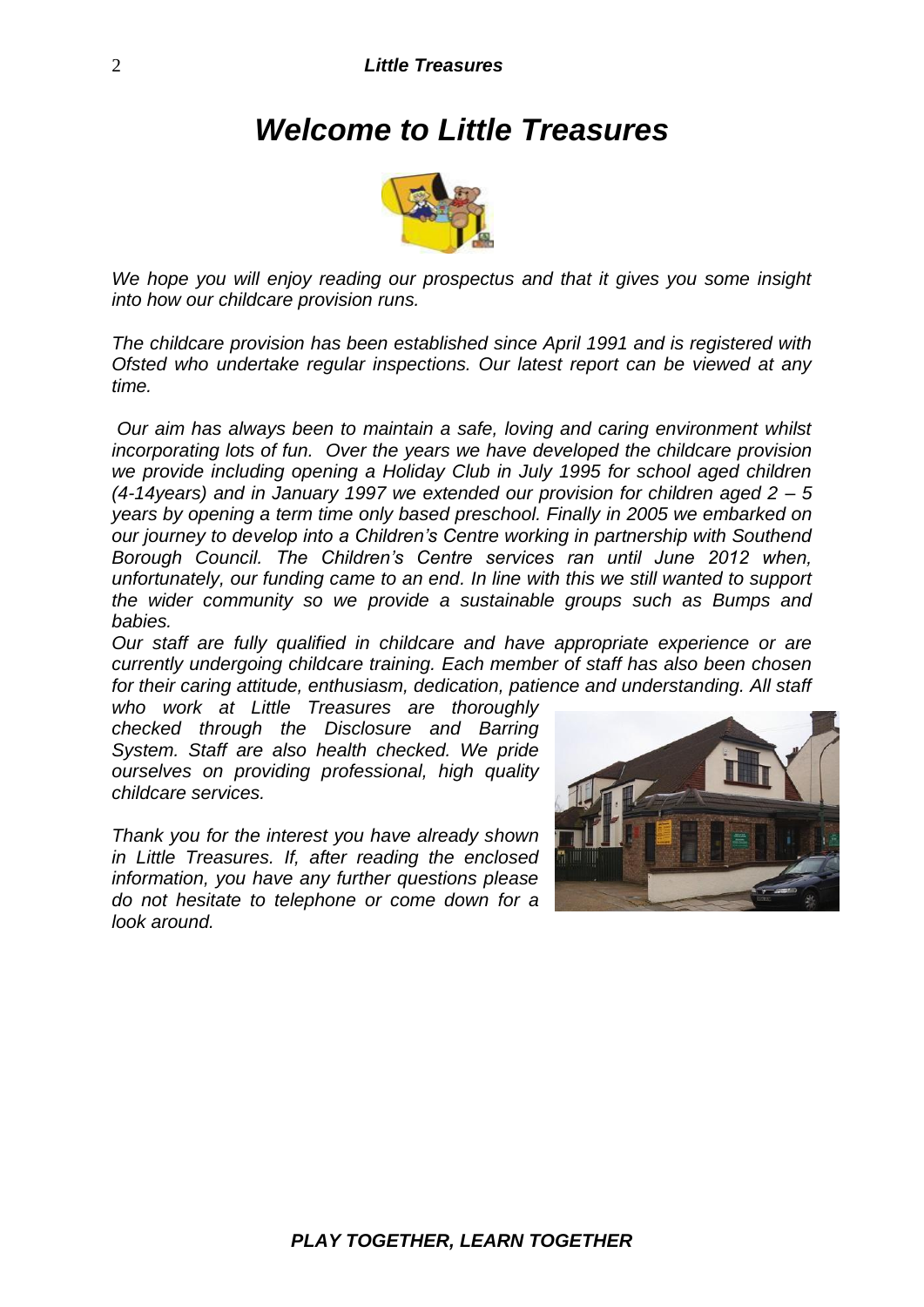# *Our Purpose*

*To provide a high quality childcare service with the support of the church by promoting Christian values, which are indeed also valued by most world religions. We, therefore, endeavor to meet the needs of all parents, carers and above all the children. We are an inclusive centre and welcome all children, parents and carers whatever ethnic origin, religion or special need they may have and will do our utmost to meet you and your child's individual needs.*

# *Our Aims*

- *To provide warm and consistent care within a safe, secure and caring environment with highly qualified and motivated staff.*
- *To treat all children as individuals and with equal concern and respect.*
- *To provide a stimulating environment which encourages the social, emotional, linguistic, intellectual, sensory and physical development of each child.*
- *To work in partnership with parents to provide high quality and consistent care for each child.*
- *To have all staff work within a framework of equality of opportunity whatever gender, ethnic heritage, marital status, disability/ability, age or social and economic background and to encourage all staff to develop positive attitudes to equality.*
- *To be sensitive to the needs of the children and encourage their development through a planned, exciting curriculum catering for individual needs with freedom to explore.*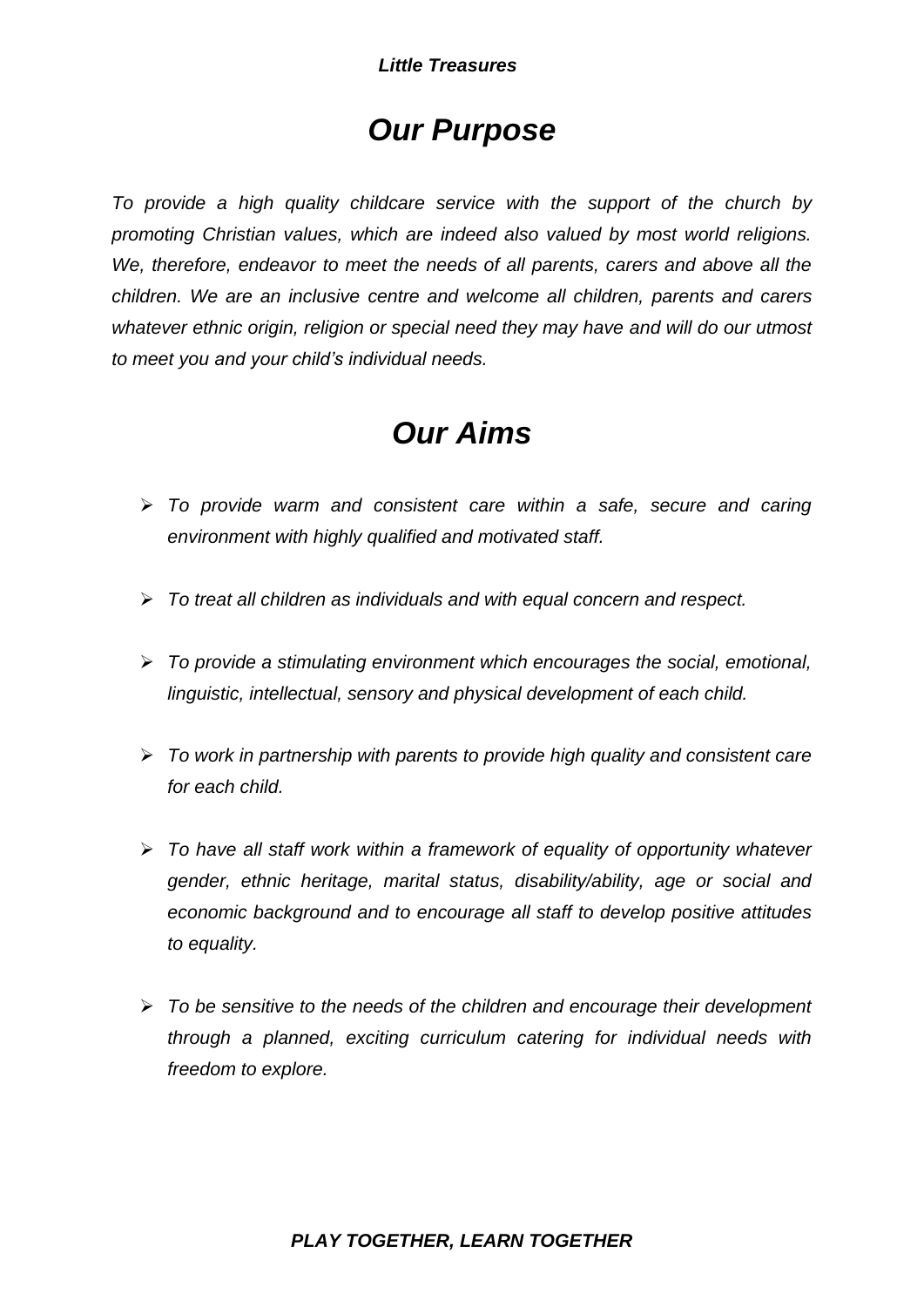# *Our Team*

*At Little Treasures we pride ourselves in selecting highly qualified staff that are all individual and have a selection of different characteristic that build our team of staff. We have the management structure with teams within each room of the centre. Each team member is dedicated to supporting the children and help them to achieve their full potential.* 

#### *Centre Manager*

*Miss Charlee Potter NNEB qualified in childcare NVQ Level 5*

*Charlee has had 23 years post qualified experience in working with children both in this country and abroad. Charlee was Over 3's coordinator overseeing the preschool rooms until becoming Childcare Deputy in September 2010. In August 2015 Charlee became Centre Manager. Charlee is also a Special Educational Needs Coordinator. Charlee returned to work in 2017 after having her first son.*

#### *Senior Deputy*

*Mrs Karen Green NNEB qualified in childcare NVQ Childcare level 4 Foundation Degree in Early Years NPQICL (National Professional Qualification in Integrated Centre Leadership)*

*Karen has had 23 years post qualified experience in working with children in a variety of settings. Karen was the Nursery Officer before becoming Deputy Manager in November 2007, in September 2010 she progressed over to the Children Centre where Karen oversaw the day to day organisation of the Children Centre activities and developing further services to narrow the gap and produce better outcomes for children and their families. Karen returned to work from maternity leave in 2015 after having her second son. Karen supports with the running of the childcare and family services, she is also a facilitator of parenting courses and a qualified Gym instructor.* 

#### *Centre Deputy and SENCo*

*Mrs Janet Langdon PPA Diploma*

*Janet has had 29 years post qualified experience in working with children in a variety of settings. Janet was Coordinator in the 3-5 year old before progressing to Senior Coordinator and then to Centre Deputy where she supports the day to day running of the nursery and takes the lead in supporting children and families with SEN. CHILDCARE STAFF*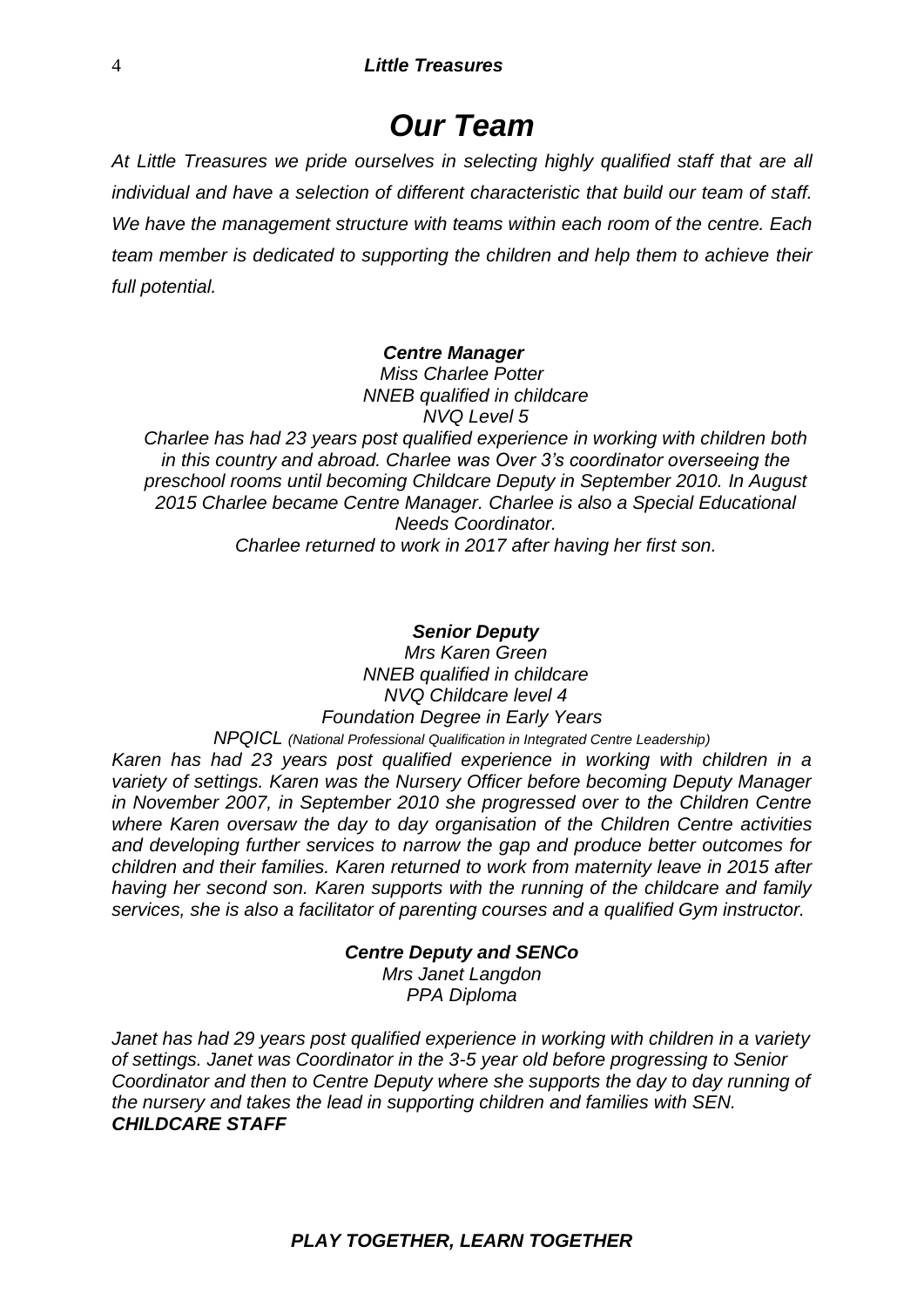*Senior EYFS Coordinator & SENCo:– Liz BA Hons Early Years*

*Office Coordinator:– Anna NNEB Diploma*

- *Little Discoverers:- Ciara (Coordinator) Level 3 Heidi (Senior Room leader) NNEB Diploma Rochana (Room leader) Level 3 Joanna Level 3 Ellie Level 3 Marsha (Maternity Leave) Level 3 Little Explorers:- Ciara (Coordinator) Level 3 Vicky (Senior Room leader) Level 3 Laura (Room leader) Level 3 Mollie Level 3 Gentiana Level 3 Beth Health & Social care*
- *Little Pioneers:- Lisa (Co-ordinator) Level 5 Judy* (Room Leader) MICH MICH MICHANG Level 5 *Kat Level 3 Asena BA Hons Early Years*

 *Georgia Health & Social care*

 *Jessica (SEN Adult Support) Level 2*

*Little Adventurers:- Lisa (Co-ordinator) Level 5 Philippa (Room Leader) NNEB Diploma Gerry Level 3 Terri-Ann (SEN Adult Support) BA Hons Early Years*

#### *SUPPORT STAFF*

*Chef's Charlie Admin/finance Manager Lorraine Church Liaison Church Liaison Pastor Mike Wright SENCo Jane* **Support Staff** Kerry *Bank Staff Sharon Bank Staff Marian Bank Staff Damira Bank Staff Shania Bank Staff Jenna Bank Staff Lauren Bank Staff Emma*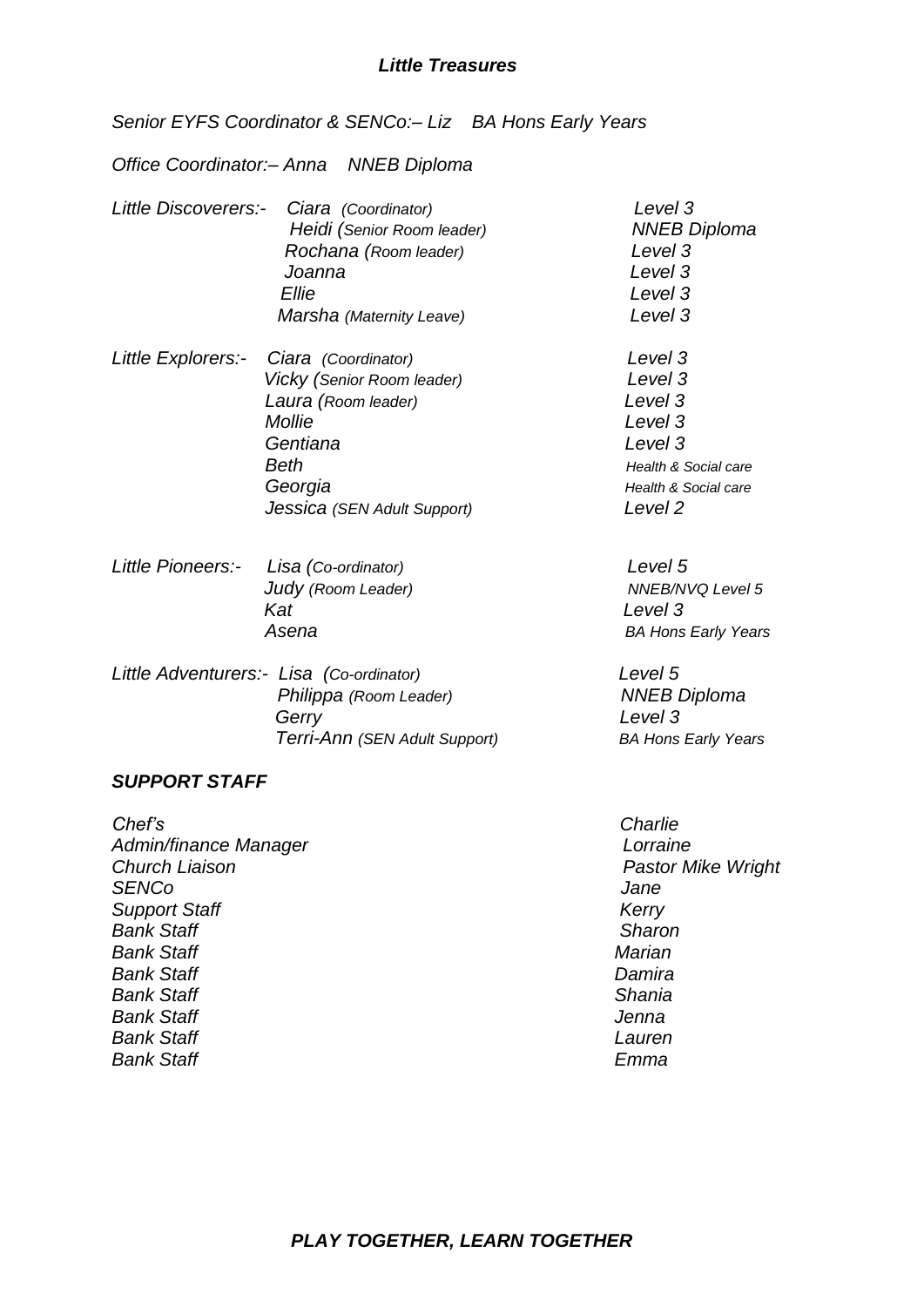*We are committed to ensuring that all our staff have regular training to update their knowledge and gain new skills. Courses are available on a regular basis these courses include:*

*First Aid Practice \* Food Hygiene \* Special Educational Needs\* Equality, Inclusion and Diversity \*Asthma, Allergy and Anaphylaxis \* Behaviour Management \*Safeguarding \* and many more*

# *Our Facilities*

*The Centre consists of two buildings:*

*The CHILDCARE BUILDING is divided into two main rooms that accommodates children of different ages and to maintain staff to children ratios Ratio's - Staff:Child* 

|                           |                       | Ratio's - Staff:Child |
|---------------------------|-----------------------|-----------------------|
| <b>Little Discoverers</b> | From birth $-2$ years | 1:3                   |
| Little Explorers          | 2-5 years             | 2 year olds 1:4       |
|                           |                       | 3 years & over 1:8    |

*We offer a variety of sessions within the nursery as listed below to suit all your requirements.*

| Full day session       | 8.00 am to 6.00 pm                      |
|------------------------|-----------------------------------------|
| Short day session      | 9.00 am to 4.00 pm                      |
| <b>Morning session</b> | 8.00 am to 1.00 pm                      |
| Afternoon session      | 1.00 pm to 6.00 pm                      |
| <b>Short session</b>   | 9.00 am to 12.00 pm or 1.00pm to 4.00pm |

*For an additional fee childcare can be arranged from 7.30am or extra hours can be added to shorter sessions to accommodate your childcare requirements. For our current rates please see page the last 3 pages of the prospectus.*

*The MAIN BUILDING consists of a large hall and a side room that is used for our Holiday Club and our family services, the hall is able to be partitioned into two rooms enabling us to run our two groups.*

*Ratio's - Staff:Child* 

| <b>Little Pioneers</b>    | 2 & 3 years | 2 year olds 1:4<br>3 year olds 1:8 |  |
|---------------------------|-------------|------------------------------------|--|
| <b>Little Adventurers</b> | 3-5 years   | 1.8                                |  |

*Pioneers & Adventurers runs Monday, Tuesday, Wednesday and Friday (Adventurers join with Pioneers on a Tuesday) Morning session 8.00 am to 1.00 pm Afternoon session 12.45 pm to 5.45 pm Short Am session 9.00 am – 12.00pm Short Pm session 1.00 pm – 4.00pm*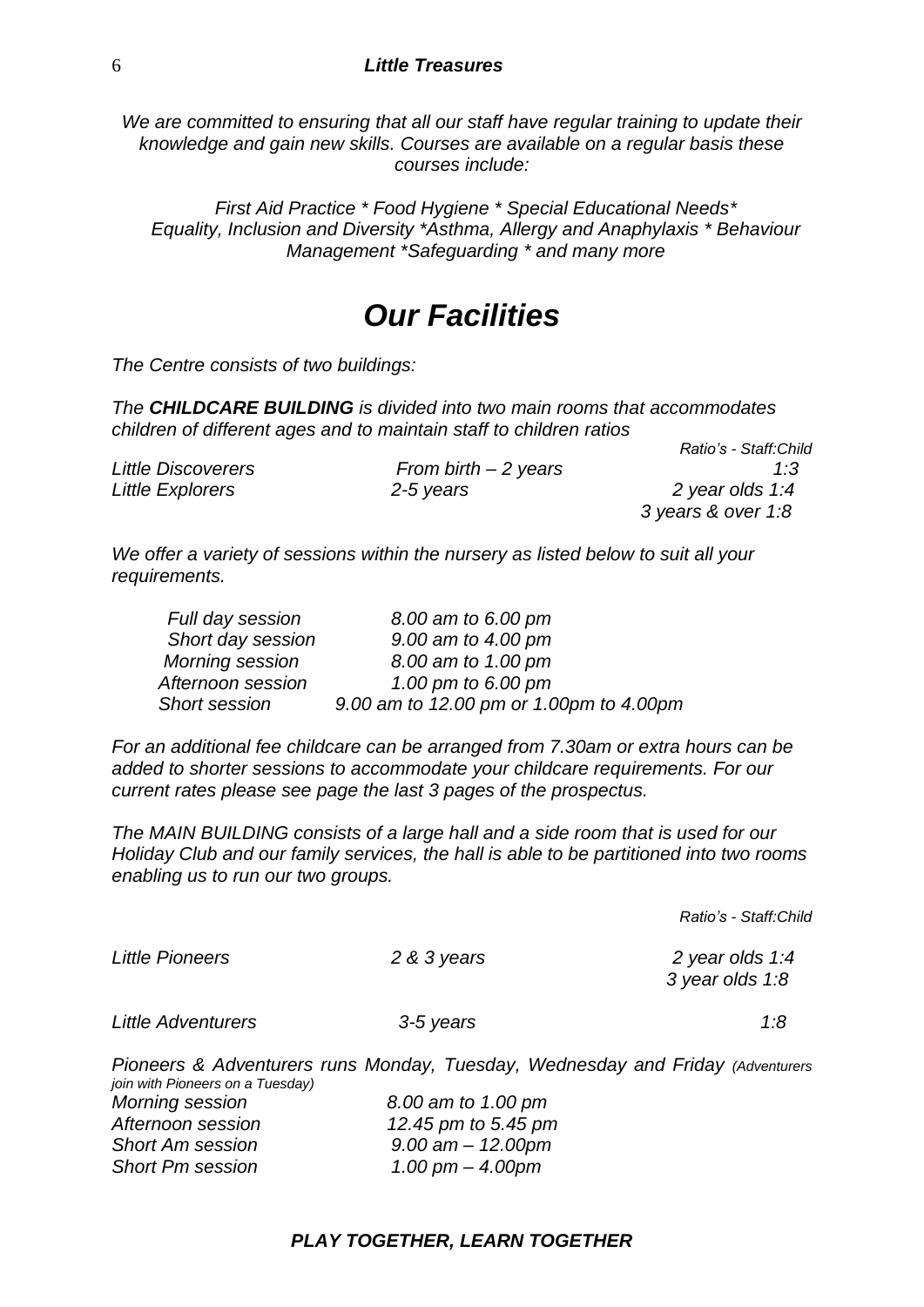*Out of School Club's 4 years - 14 years 1:8 for the under 8's*

*Ratio's - Staff:Child* 

*Holiday Club offers a variety of sessions in line with our nursery sessions*

*Our Bumps & Babies group runs on a Thursday (Limited weeks in the summer holiday). We offer a relaxing and friendly environment with the opportunity to meet new friends for parents/carers with children under 18 months or if you are expecting. We provide a cooked lunch during the group so is an ideal time to join us if you are weaning your child. We offer support for those that need it with our knowledge on breast feeding and HENRY (Healthy Eating & Nutrition for the Really Young) trained staff for those with questions on weaning. Booking is required for this group.*

# *Admissions*

*When a parent/carer enquires about a suitable space, the parent is invited to look around the Centre, if they would like to take up the place offered they will be asked to complete a registration form and pay the appropriate registration fee. Parents/carers are also asked to complete a contract to confirm that they agree to adhere to the policies and terms and conditions. Once the registration form has been completed it will be discussed with the parents/carers how they would like to settle their child into the setting. Where possible 2 members of staff will visit the home to build the initial bond with both the child and parent/carer. We then recommend that all children have at least two visits to the centre, the first where information is shared with the staff about your child, then a visit where the child is left at the setting for an agreed amount of time, approximately an hour but this all depends on the individual child. During the first part of this time the parent will be asked to meet with the Centre Manager, Deputy or Coordinator to complete an induction. More settling in sessions can be arranged after this if needed*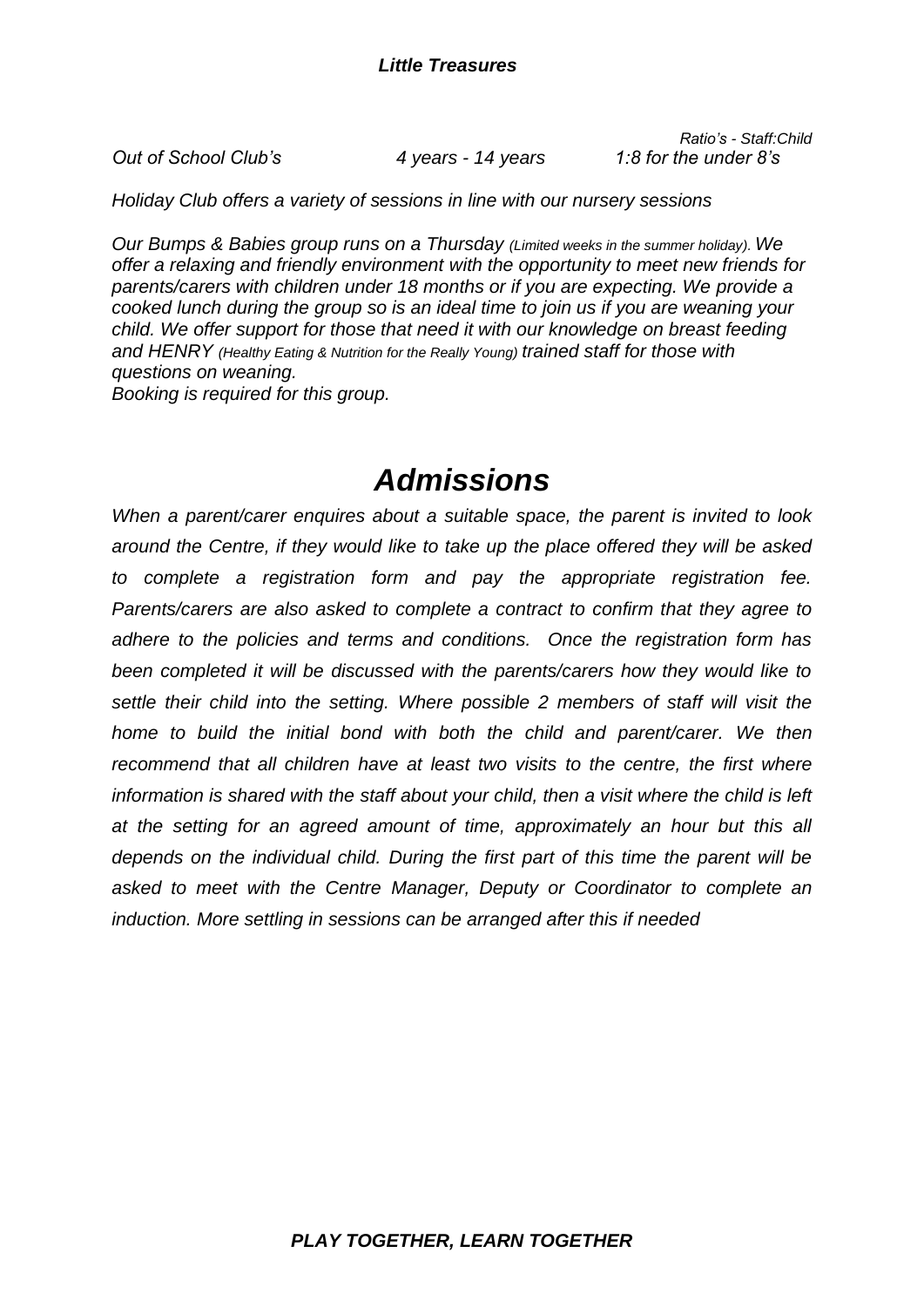# *KEY PERSON*

*Once your child has had their settling in sessions they will be allocated a Key person, they will be responsible for observing their progress and planning activities to meet their needs to enable them to progress in all areas of development. Your child will also be allocated a 'Buddy' who will support the child in the key person's absence. All children have an online Learning Journal in which the key person collects information related to the child's development. This will be a collection of observations, photo's, artwork and evaluations of the activities based around your child's interests.* 

# *The Early Years Foundation Stage*

*Setting the standards for Learning, Development and Care for children from birth to five*

*From September 2008 there was a new guidance set in place that covered all children from birth to five years called the 'The Early Years Foundation Stage' (EYFS) that supports development of each individual child and focuses around the child's interests. This gives guidance to staff to support individual children and ensures every child is making progress to reach their full potential in learning and development whilst also receiving the best possible care. In September 2012 this was then revised to further children's development adding a progress check for all children aged 2 years. This was again revised in September 2021 giving settings the opportunity to change the way we observe and support children in a way that is best for the nursery.*

*Children develop and learn in different ways. The framework covers the education and care of all children in early years provision, including children with special educational needs and disabilities. Practitioners teach children by ensuring challenging, playful opportunities across the core areas of learning and development. The EYFS is the guidance for the learning, development and care for all children on a very personal and individual level. All children will be encouraged and supported throughout their learning and development by their key person and they will have*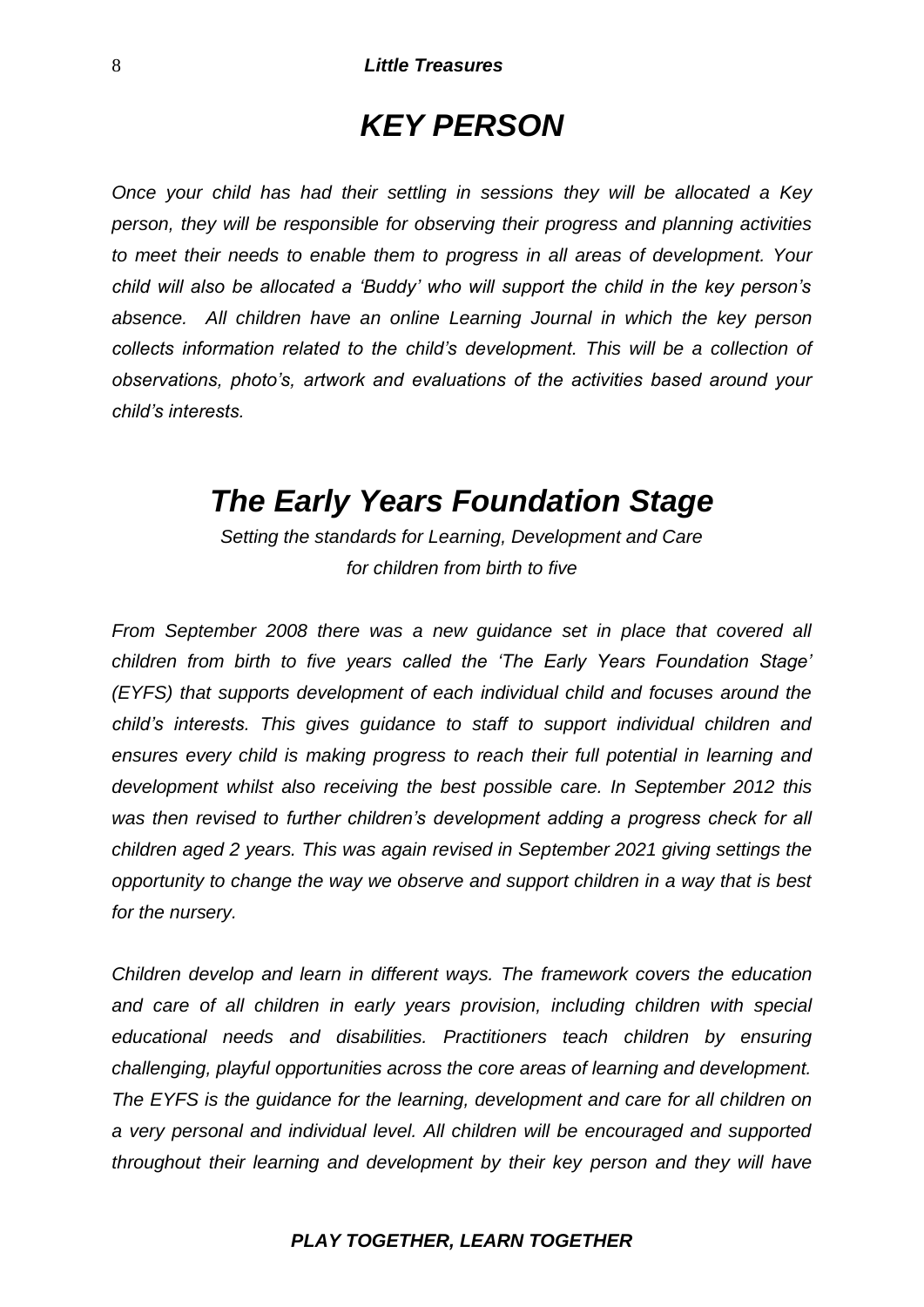*individual plans that consider their needs, interests and their stage of development. This information will help to plan a challenging and enjoyable experience across all areas of Learning and Development. These Principles along with the Welfare Standard requirements ensure our setting is compliant with the laws and requirements set out by the government for settings to care for children.* 

### *Areas of Learning and Development*

There are seven areas of learning and development that must shape educational programmes in early years settings. All areas of learning and development are important and inter-connected. Three areas are particularly crucial for igniting children's curiosity and enthusiasm for learning, and for building their capacity to learn, form relationships and thrive. These three areas, the prime areas, are:

### Communication and Language

The development of children's spoken language underpins all seven areas of learning and development. Children's back-and-forth interactions from an early age form the foundations for language and cognitive development. The number and quality of the conversations they have with adults and peers throughout the day in a language-rich environment is crucial. By commenting on what children are interested in or doing, and echoing back what they say with new vocabulary added, practitioners will build children's language effectively.

### Personal, Social and Emotional Development

Children's personal, social and emotional development (PSED) is crucial for children to lead healthy and happy lives, and is fundamental to their cognitive development. Underpinning their personal development are the important attachments that shape their social world. Strong, warm and supportive relationships with adults enable children to learn how to understand their own feelings and those of others.

### Physical Development

Physical activity is vital in children's all-round development, enabling them to pursue happy, healthy and active lives. Gross and fine motor experiences develop incrementally throughout early childhood, starting with sensory explorations and the development of a child's strength, co-ordination and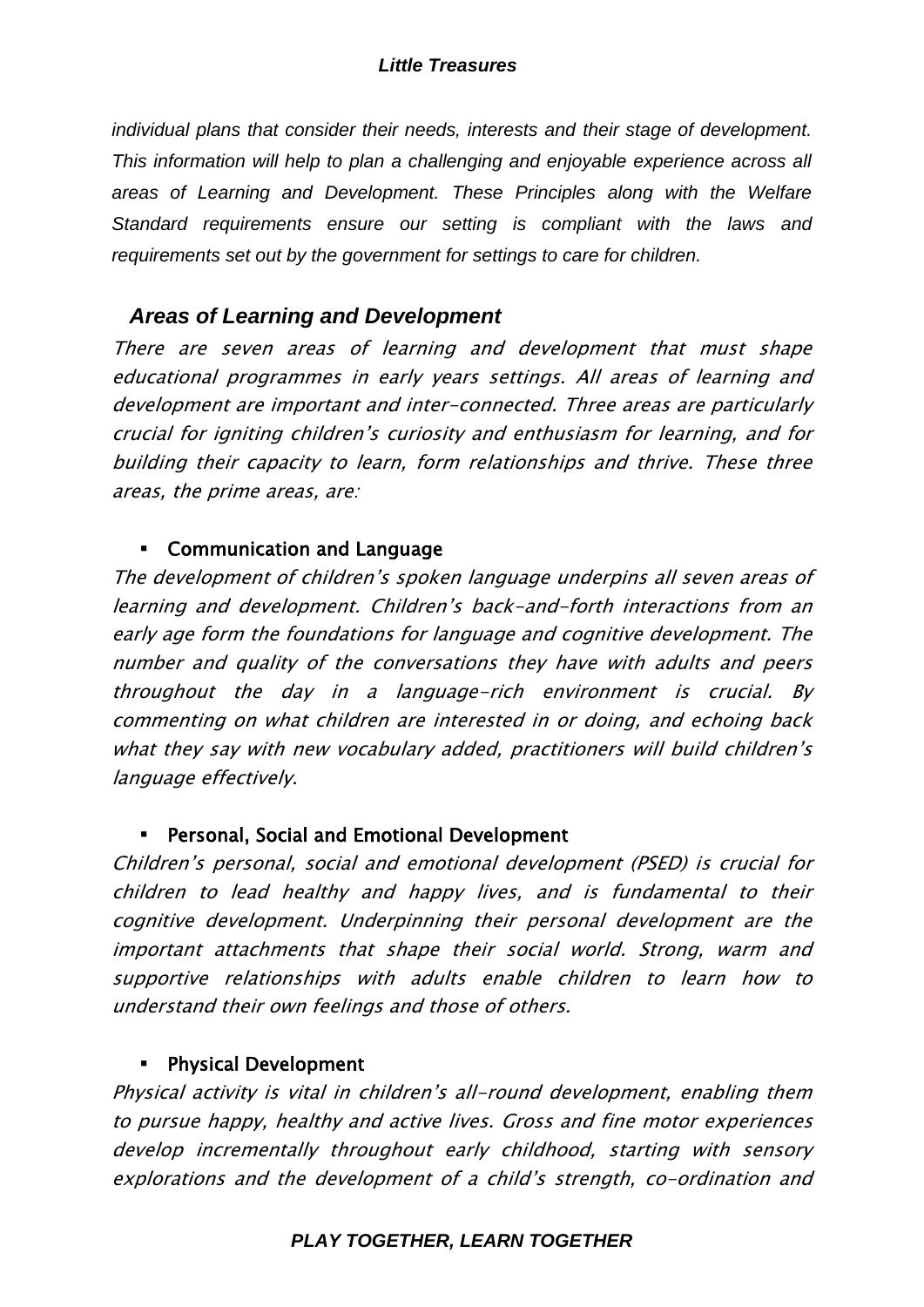positional awareness through tummy time, crawling and play movement with both objects and adults.

### **Eliteracy**

It is crucial for children to develop a life-long love of reading. Reading consists of two dimensions: language comprehension and word reading. Language comprehension (necessary for both reading and writing) starts from birth. It only develops when adults talk with children about the world around them and the books (stories and non-fiction) they read with them, and enjoy rhymes, poems and songs together. Skilled word reading, taught later, involves both the speedy working out of the pronunciation of unfamiliar printed words (decoding) and the speedy recognition of familiar printed words. Writing involves transcription (spelling and handwriting) and composition (articulating ideas and structuring them in speech, before writing).

### **Mathematics**

Developing a strong grounding in number is essential so that all children develop the necessary building blocks to excel mathematically. Children should be able to count confidently, develop a deep understanding of the numbers to 10, the relationships between them and the patterns within those numbers.

### Understanding the World

Understanding the world involves guiding children to make sense of their physical world and their community. The frequency and range of children's personal experiences increases their knowledge and sense of the world around them – from visiting parks, libraries and museums to meeting important members of society such as police officers, nurses and firefighters. In addition, listening to a broad selection of stories, non-fiction, rhymes and poems will foster their understanding of our culturally, socially, technologically and ecologically diverse world. As well as building important knowledge, this extends their familiarity with words that support understanding across domains. Enriching and widening children's vocabulary will support later reading comprehension.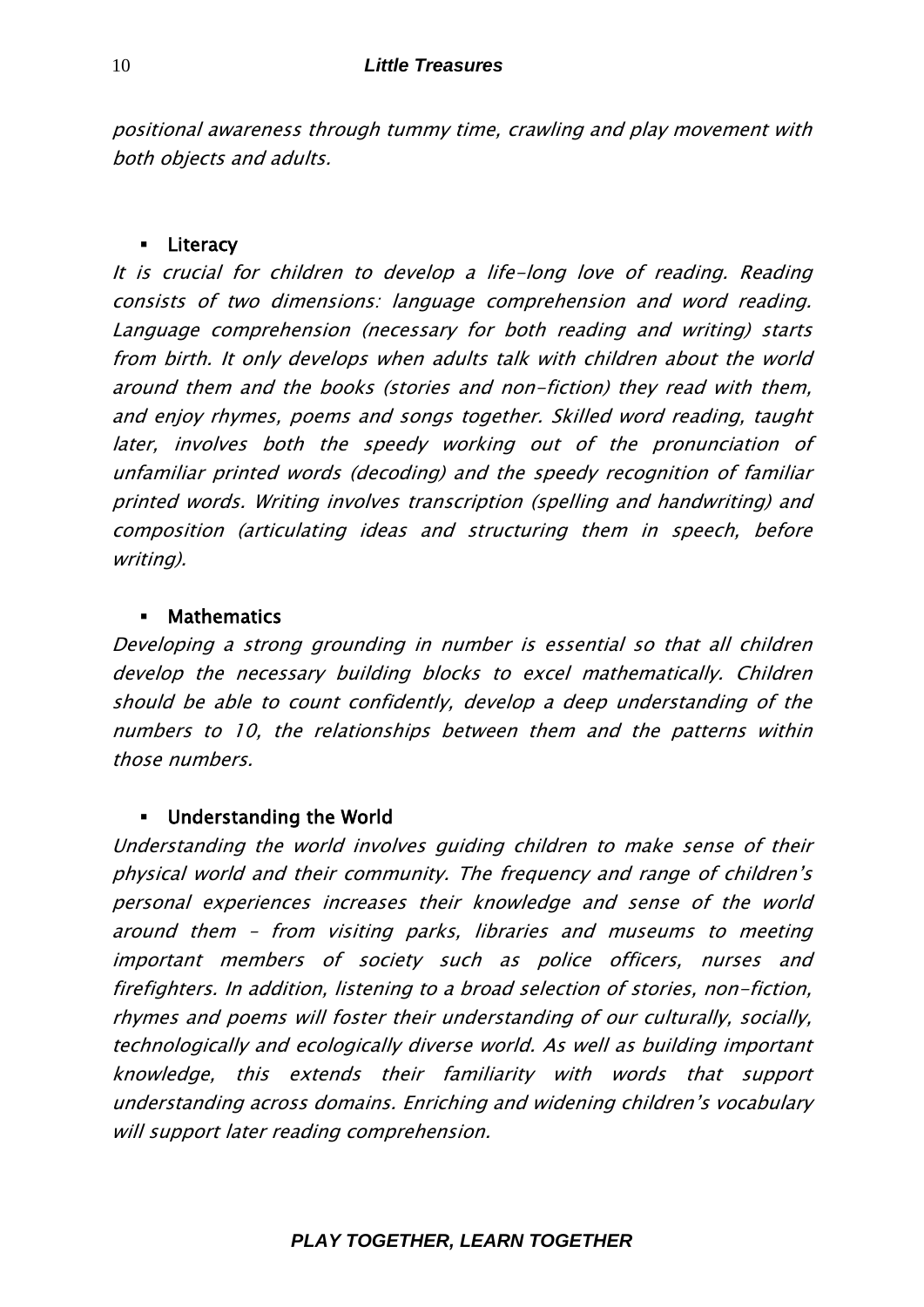#### Expressive Arts and Design

*The development of children's artistic and cultural awareness supports their imagination and creativity. It is important that children have regular opportunities to engage with the arts, enabling them to explore and play with a wide range of media and materials. The quality and variety of what children see, hear and participate in is crucial for developing their understanding, self-expression, vocabulary and ability to communicate through the arts. The frequency, repetition and depth of their experiences are fundamental to their progress in interpreting and appreciating what they hear, respond to and observe.*

### Two year progress check

 When a child is aged between two and three, practitioners must review their progress, and provide parents and/or carers with a short written summary of their child's development in the prime areas. This progress check must identify the child's strengths, and any areas where the child's progress is less than expected. If there are significant emerging concerns, or an identified special educational need or disability, practitioners should develop a targeted plan to support the child's future learning and development involving parents and/or carers and other professionals (for example, the provider's Special Educational Needs Co-ordinator (SENCO) or health professionals) as appropriate.

(The Early Years Foundation Stage – Statutory Framework; 2021)

Once completed the Two Year Check will be discussed with parent/carer and how the summary of development can be used at home. We will encourage the parent/carer to share the information with any other relevant professionals including their Health Visitor, we will also ensure consent is gained from the parent/carer to share information directly with other professionals.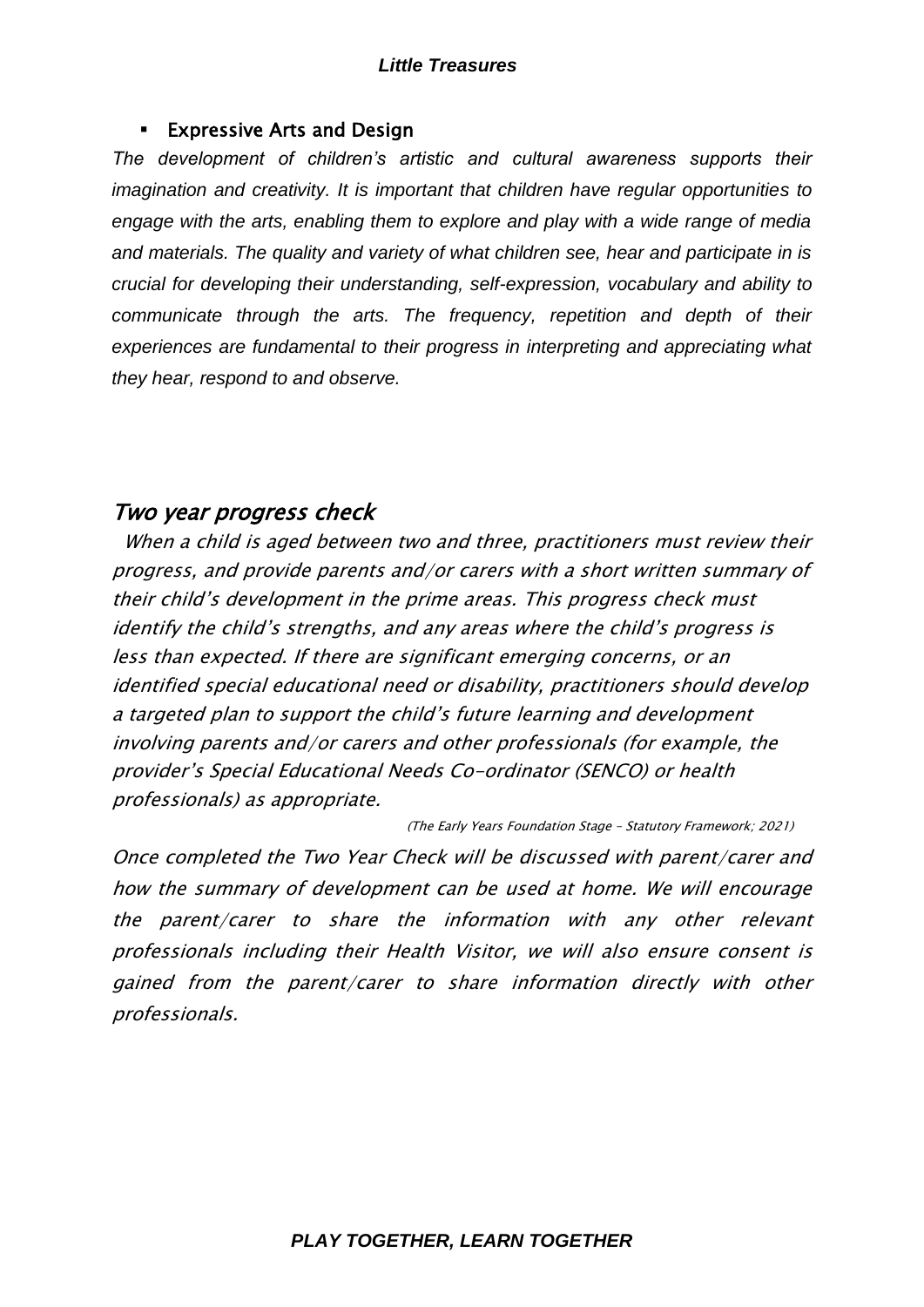### Final 'All About Me'

When your child sadly leaves us to start their new adventure at school we will complete a final 'All About Me'. This will give an overview of your child's current skills in each area of learning and development. This will then (with your consent) be passed to your child's new teacher to give them an understanding of their current skills. Within the document we will add your child's likes and dislikes along with any other relevant information, this will support the teacher to plan activities to settle your child into school.

If you require further information on the EYFS please see a member of staff

*The learning environment is inspected by Ofsted to ensure we are providing a high standard of care and education. In our last inspection we received an outcome of overall Good with 2 aspects of outstanding.*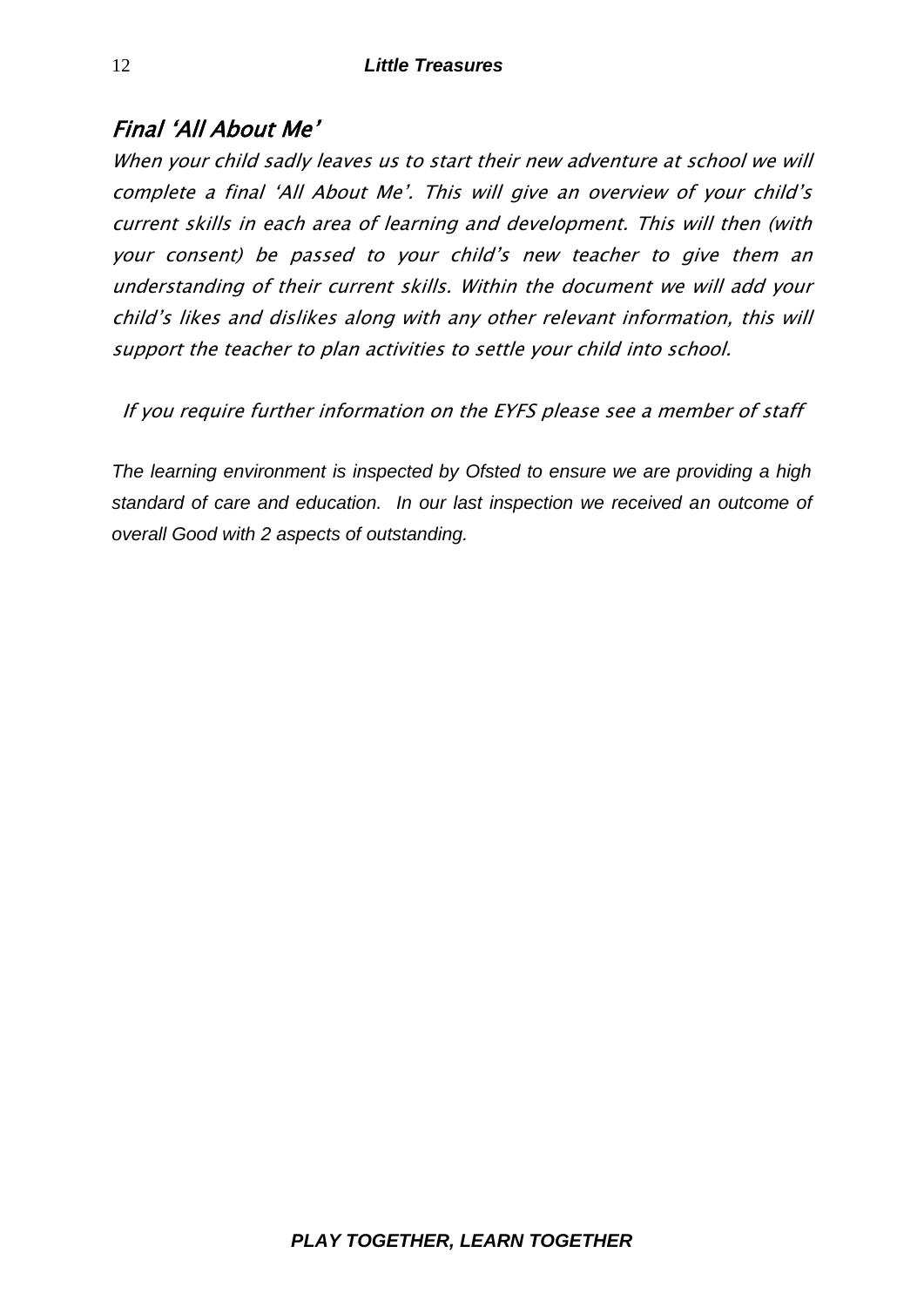# *A day in Little Discoverers ....*

*Our Under 2's room is spacious and by Ofsted standards can accommodate twelve babies. The babies are encouraged to develop their first skills, touching, smiling, sitting, grasping, crawling, walking, and talking. A wide range of stimulating equipment such as mobiles, pop-up toys, mirrors, musical instruments, building blocks, puzzles and picture books are provided. We also have a range of sensory equipment, treasure basket, soft play and physical equipment.* 

*Little Discoverers work on the different interests of individual children and activities are then organised for the children to participate in ranging from sand play to drawing to spaghetti play or playdough etc. Throughout these activities and playing with a selection of different toys all areas of learning and development are promoted. After extensive play we have two warm and comfortable cot rooms for tired and* 

*sleepy babies to replenish their energy. They are also able to sleep in the main room and we will of course try to follow any routines already established at home. Sleeping babies are monitored regularly.*

*Mealtimes are also a very exciting time within Little Discoverers and the children enjoy sitting together to have their meal. We offer a range of different freshly cooked dinners and follow guidance from parents with regards to eating* 



*patterns etc. Depending on the babies age we can support with weaning; baby led weaning is encouraged and we can serve food to match the needs of individuals.*

*With our babies who have milk during their time within the childcare provision parents can either bring in sterilized bottles and portion pots of formula, or supply the childcare provision with formula milk and childcare staff will make up feeds as required. Parents who are breast feeding can discuss their requirements with the staff on their initial visit.* Please note nappies and wet wipes will need to be provided by you.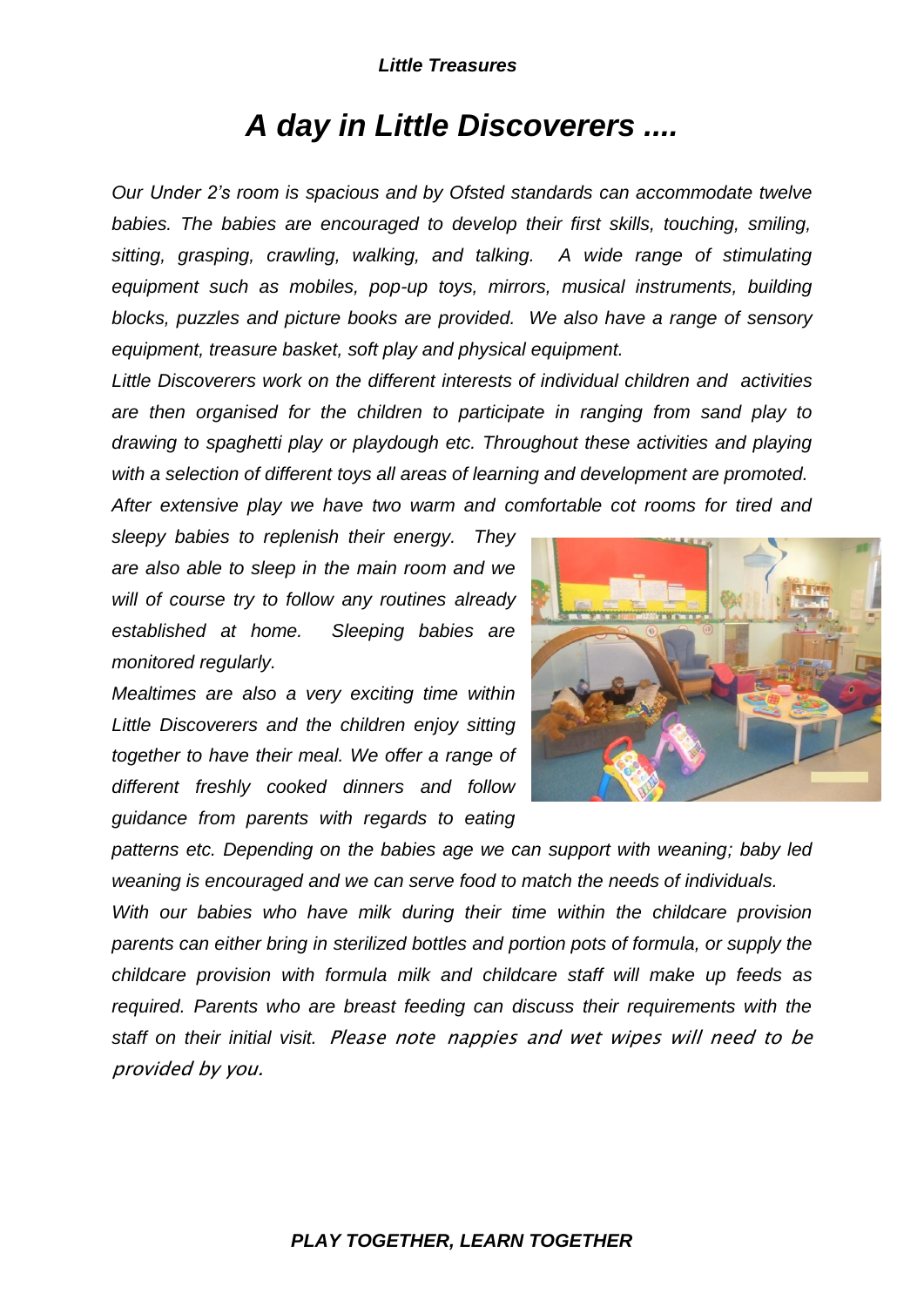# *A day in Little Explorers ....*

*As the children gain independence through their uses of language and ever increasing physical and intellectual abilities they progress to our Little Explorers room at around the age of two years, this is where they will grow and develop their new skills until they leave for school.*

*During their day in Little Explorers the children are able to choose from a wide range of activities that cover all areas of the children's development. There is a home corner where the children can dress up and get creative with the play food and kitchen, or construct a tall tower or a rocket with the lego and bricks. For table top toys we have a range of puzzles and games and mark making resources to inspire their development. For quieter times Little Explorers have a relaxing book corner where the children are able to have a story read to them or look through the books* 



*picking out their favorite characters or pictures. Around the room you can see all the art work created by the children through painting, sticking, cutting and drawing; our full equipped art trolley is full of art and craft materials to give them inspiration and develops their creativity. There is also work to be taken home for you to create your own gallery! Little Explorers also love the messy activities such as gloop, water, shaving foam and cereal play.* 

*At mealtimes the children sit together to develop their social skills. They are encouraged to try different food from our menu and develop skills in using cutlery, table manners and portion sizes. All children are able to self serve their own lunch and can choose from the daily pudding or fruit. At this time staff support the children to encourage portion sizes and healthy eating. We have rolling snack time mid morning and mid afternoon where a variety of snacks are offered including fruit, rice cakes and vegetable sticks.*

*After a busy morning some of the younger Little Explorers need to recharge their energy and can sleep in our sleep area. Children that don't wish to sleep can play with a range of different activities within Little Explorers and the outside garden area.*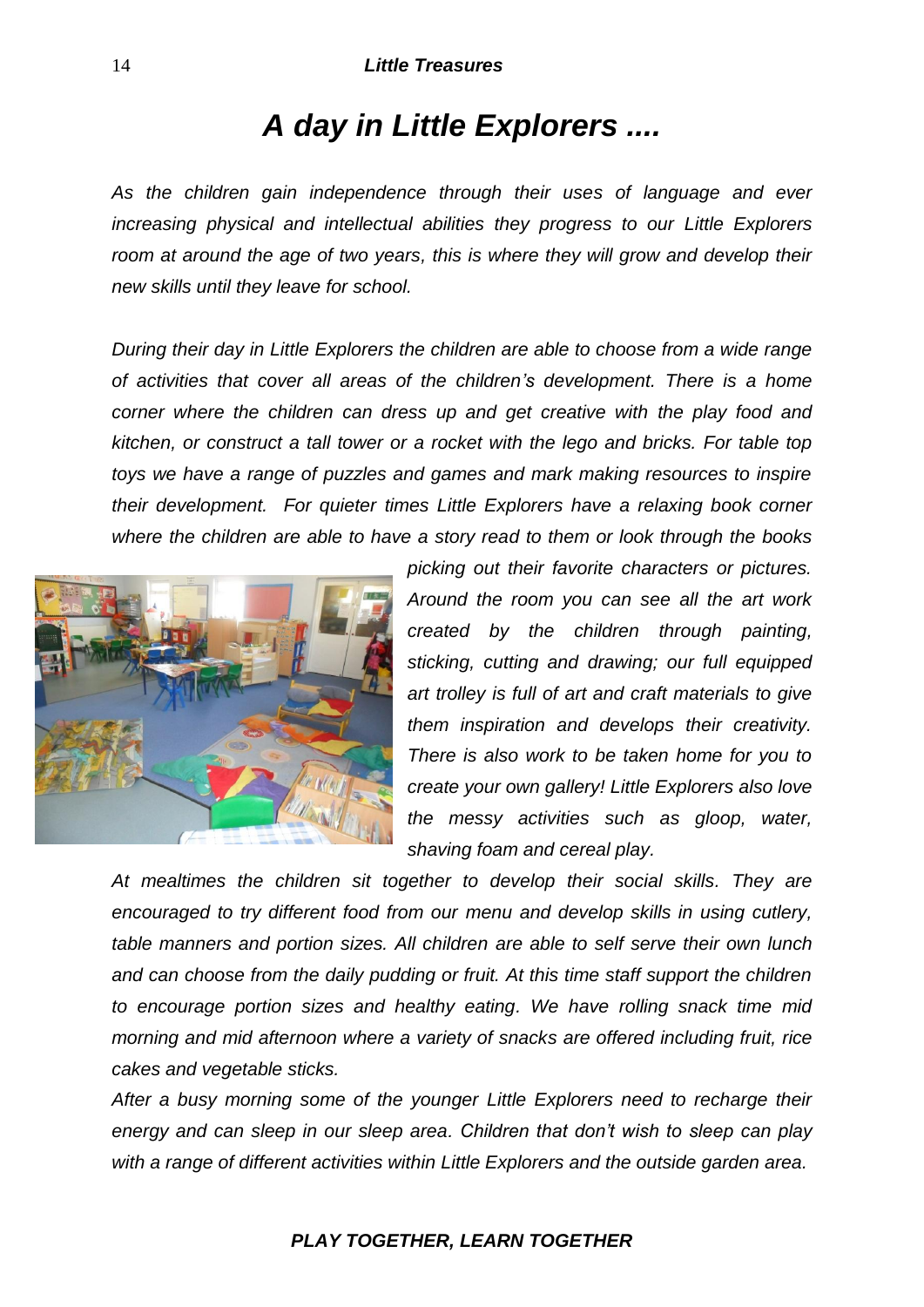*As the children develop and progress in Little Explorers we support them to develop their independence ready for when they go to school and through play they can learn and develop all their skills on very individual levels.*

*Every day the children have registration which supports their name recognition and a sense of belonging within the group.* 

*Children in Little Explorers from the age of two also get the option of joining dancing classes, (more information on this can be found further on through our prospectus). Grant Funding is available for all 3 and 4 year old children the term after their 3rd Birthday. It entitles all children to 15 hours free care per week during term time or 11.5 hours "Stretched" funding over 50 weeks of the year. 2 year funding and 30 hours funding is also available for families that meet the correct criteria.*

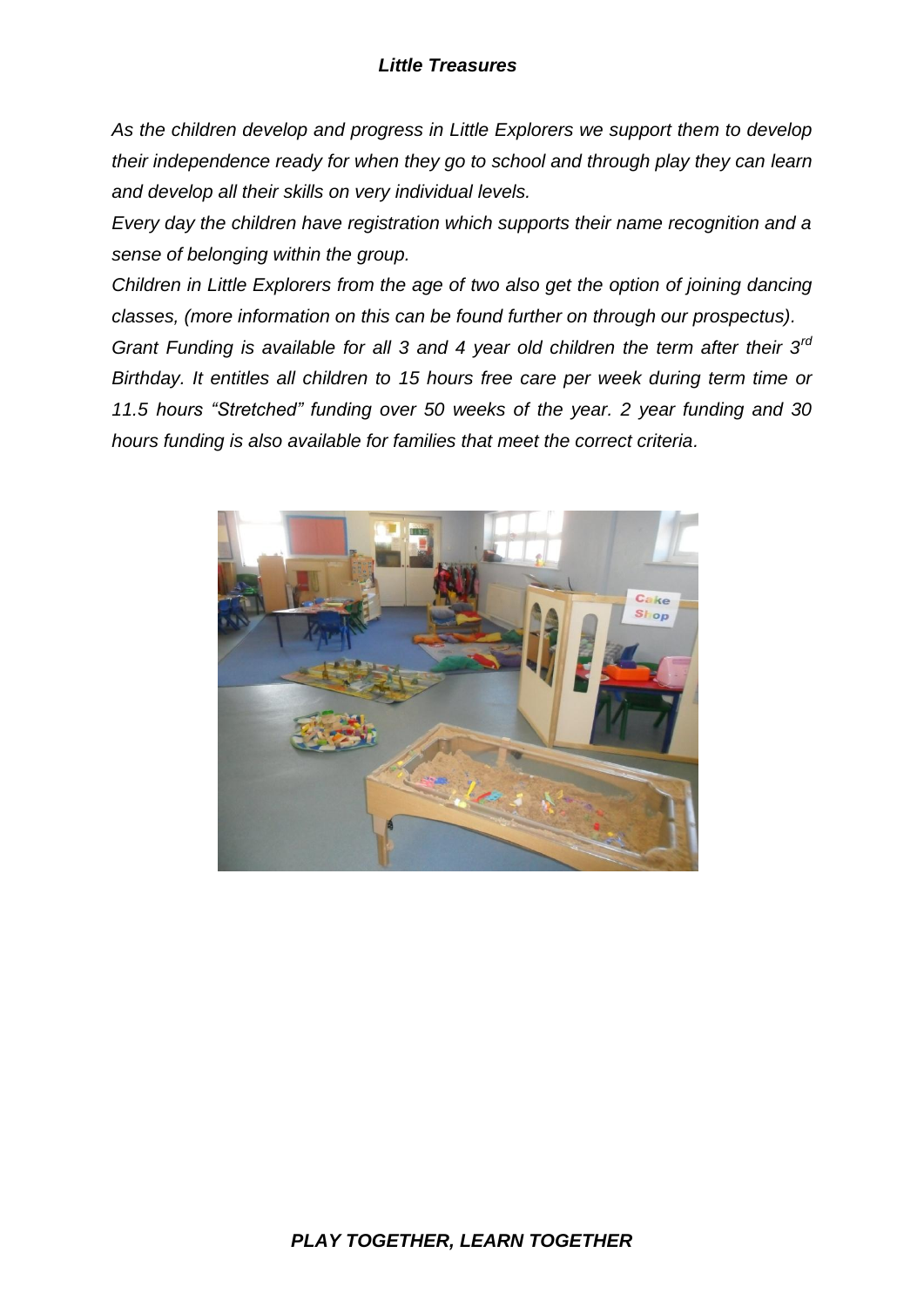# *A day in Little Adventurers & Pioneers*



*Little Adventurers and Little Pioneers are our Term Time only groups that take place on a Monday, Tuesday, Wednesday and Friday. Children that are aged 2 & 3 years will attend Pioneers and children that are aged 3 years and above attend Adventurers. The groups are a fun filled and provide children with an environment to learn during play and engagement with their* 

*peers and carers.* 

*All activities set up within Adventurers and Pioneers are based around the children's interests and the areas of learning and development that support individual children to progress at their own level.*

*Independence is supported throughout the session so that the children are ready to progress to school. Children get to choose activities throughout their time with a wide selection of toys and activities to take part in, such as painting, water play, building blocks, puzzles, singing, computer activities, drawing, role play and many more. During circle time children are encouraged to take part in a range of activities from singing songs, stories, letter and sounds, talking about their families and interests etc.*

*Mark making materials are available throughout the sessions so that children can freely experiment with making marks and giving meaning to the marks. Letter, shape and number formation will be supported by the children being encouraged to use different tools for mark making.* 

*In Little Adventurers and Little Pioneers meal time are a social time for the children to gain awareness of healthy eating and developing their skills with table manners. We can provide breakfast, a cooked lunch and tea at a small cost or packed lunches can be provided by parents. A balanced healthy lunch is supplied, therefore if your child is attending an all day session we recommend that at least one cooked meal is provided by us. During the morning children have a forty minute rolling snack time so they can freely help themselves to a snack when they are ready.*

*We have a garden area that is freely accessible for the children so they can fully take advance of an indoor and outdoor learning environment.*

*Children aged two and above also get the option of joining dancing classes, please see below for more details.*

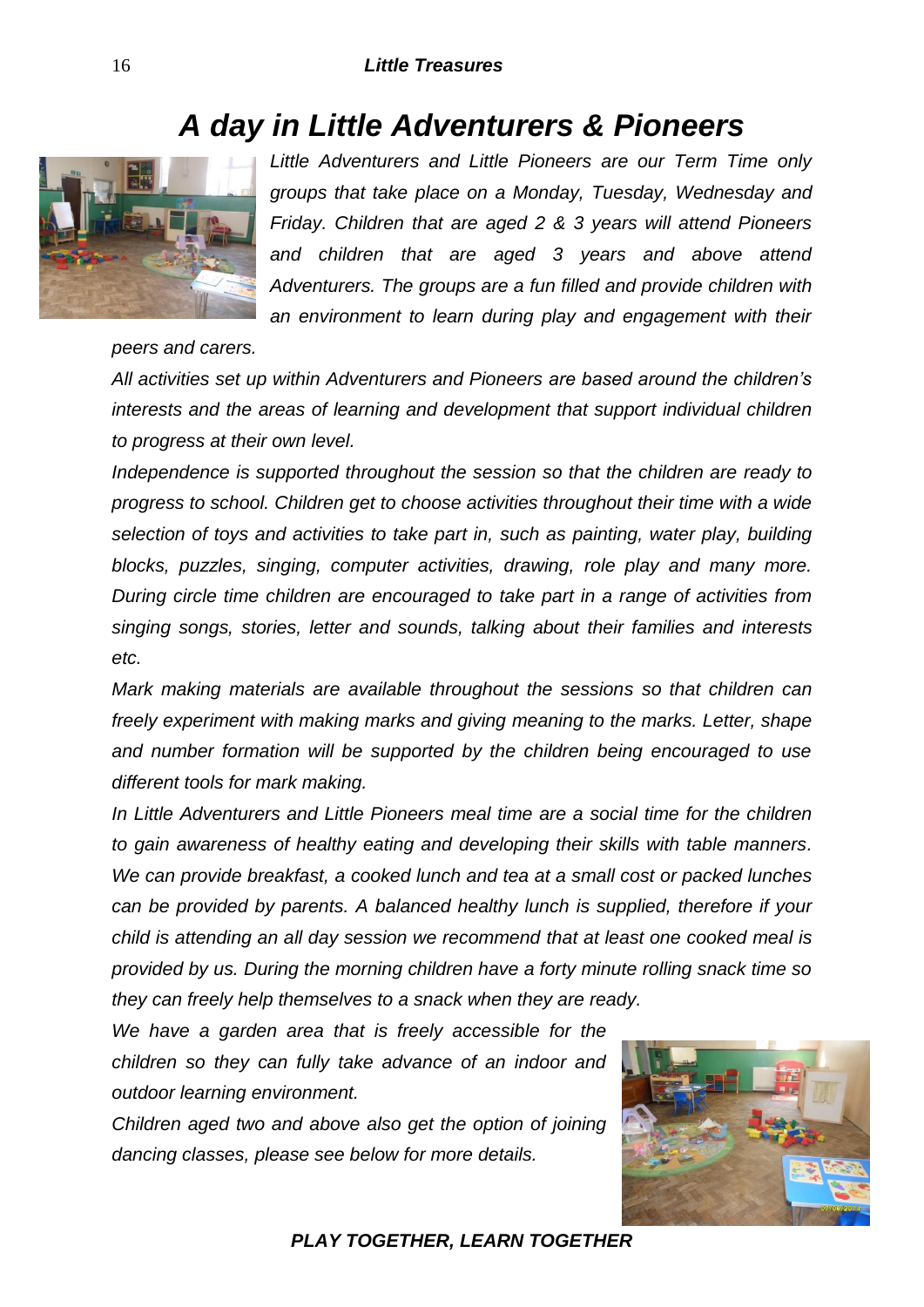*Universal Funding is available for all 3 and 4 year old children the term after their 3rd Birthday. It entitles all children to 15 hours free care per week during term time. 2 year funding and 30 hours funding is also available for families that meet the correct criteria.* 

# *Additional Services*

### *DANCE CLASSES – Term Time only*

*Dance classes are held weekly by a qualified dance teacher.*

*The session will be broken down into 3x20 minute sessions. Each 20 minute session will concentrate on Ballet, Tap and then Jazz offering your child a variety of different dance styles. Lessons are every Tuesday morning, your child does not need to attend nursery on the Tuesday to join in as you are able to drop them off for the hour. The sessions are supported by 2 staff along with the dance teacher and is great for building children's confidence and bringing out their creative side. These are booked termly and are a small additional cost.*

# *TRIPS*

*We plan trips for the children to follow on with topics to extend their learning. We often take the children out on local walks to the library, woods or park, sometimes taking a picnic too. We do have a range of single and double pushchairs for the younger children and babies.* 

*For our holiday club children we aim to plan a variety of different trips to meet every child's needs and entertain them.*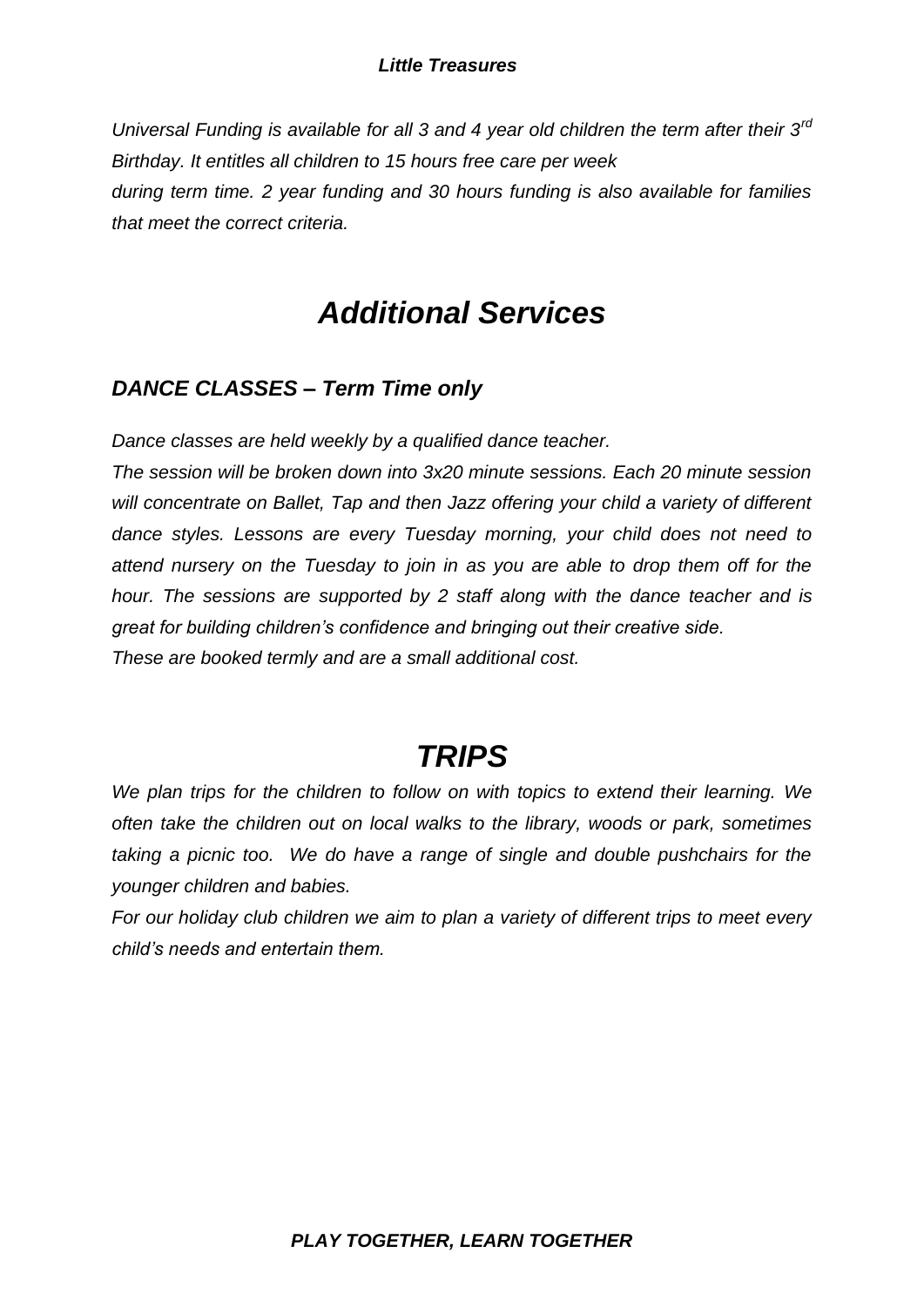# *OUTSIDE PLAY AREA*

*Our garden consists of climbing equipment, sensory/story corner, Teepee, art corner and mud kitchen. The area is fully equipped and is enclosed within the Centre's grounds, including an undercover section for the wetter days. The garden areas are covered with a safe play surfaces to provide a safe environment where children can get daily fresh air and explore the outside environment. We encourage all areas of development within the outside area by providing a wide range of activities from* 

*building a den to creating a car garage or making a mud pie in the mud kitchen. Children are also encouraged to develop their physical skills such as running, hopping, skipping and jumping. We also help children to learn to climb and provide equipment to support, throwing, catching and kicking a ball. In the garden we also aim to encourage group activities and games to get the children interacting together and having fun to* 



*develop all areas of their learning. We have a wooden sitting area in our sensory corner so that all the children can join staff to sing songs, read a story or just have a quiet rest.*

# *SPECIAL EDUCATIONAL NEEDS*

*We offer a high quality service and the needs of all our children are catered for. We have trained Special Educational Needs Coordinator's (SENCo) who support staff within the setting to recognise the needs of all children, with help through the key person system and the two year progress check they are able to identify children*  who may require additional support with their learning or have a special educational *need. Once identified the SENCo's works in partnership with parents to refer to outside agencies for support and then develop Individual Support Plans (ISP) depending on the level of support required. We also welcome children who already have an identified special educational need or disability who require additional support with their learning. Our SENCo's will ensure that a partnership with parents and other professionals is developed to plan and deliver an individualised program to*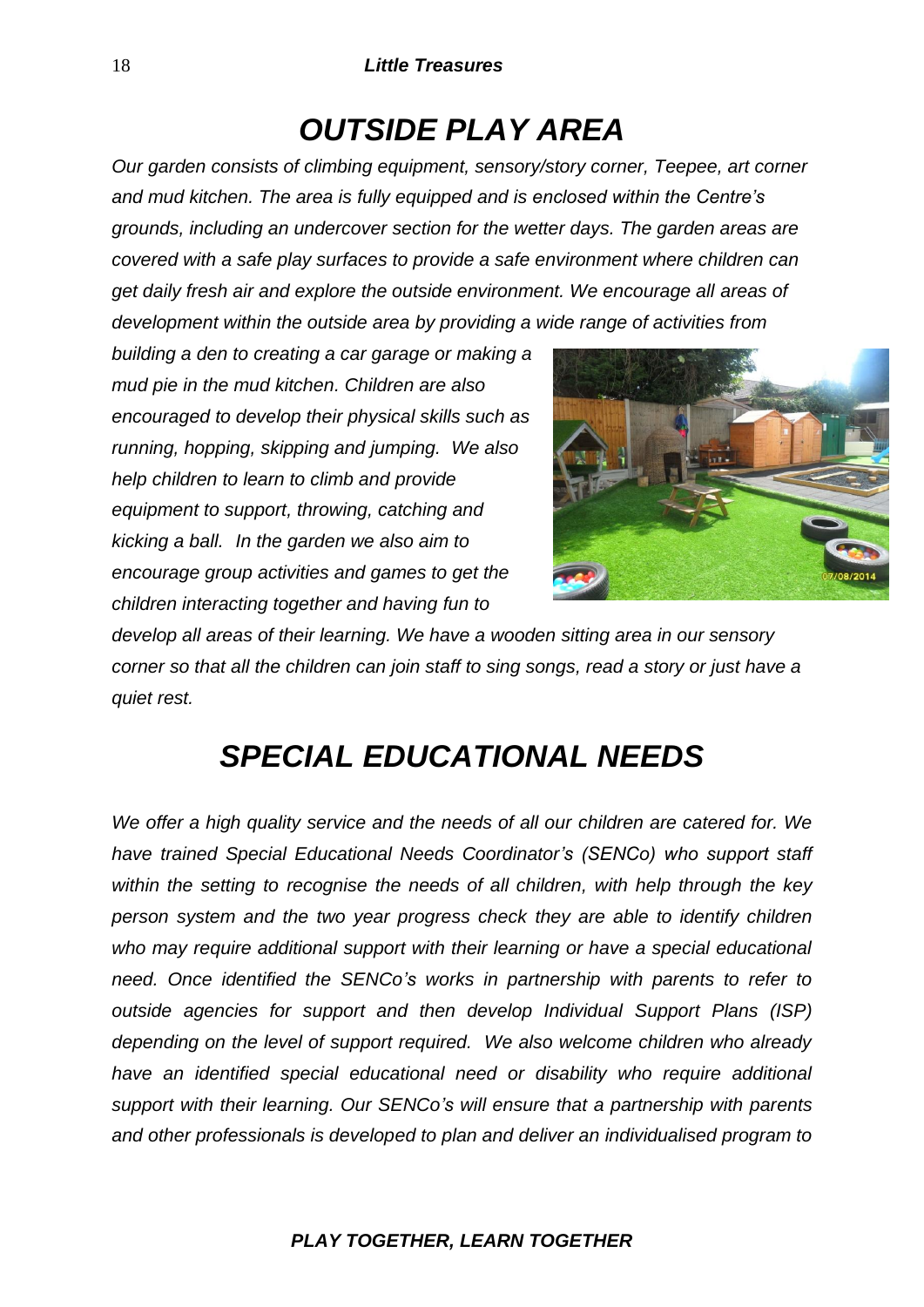*meet your child's needs. If you would like to view our Special Educational Needs Policy or for more information please see Janet, Liz or Jane.*

# *BEHAVIOUR*

*All children are encouraged to show positive behaviour in all areas. Little Treasures staff use positive methods when unacceptable behaviour occurs. Key aspects include redirection, anticipation and removal of potential problems, and positive reinforcement and encouragement. Little Treasures operates a Behaviour Policy which is available from the office. Our rules have been developed with the children.*

# *Meal times*

Children have their meals in their rooms where an optional prayer is said before eating. The children are encouraged to eat together in a relaxed social atmosphere. Our menu works on a four-week rota ensuring a variety of meals that are balanced and nutritious. All our food is prepared from the finest fresh produce prepared by our highly qualified in-house chef. We can cater for every child's individual needs from special diets to vegetarian and our babies meals can be blended or finely chopped if needed. We can offer support and advice on baby-led weaning also.

### *BREAKFAST from 8.00 am*

- *Fresh fruit*
- *Cereal*
- *Toast*
- *Yoghurt*

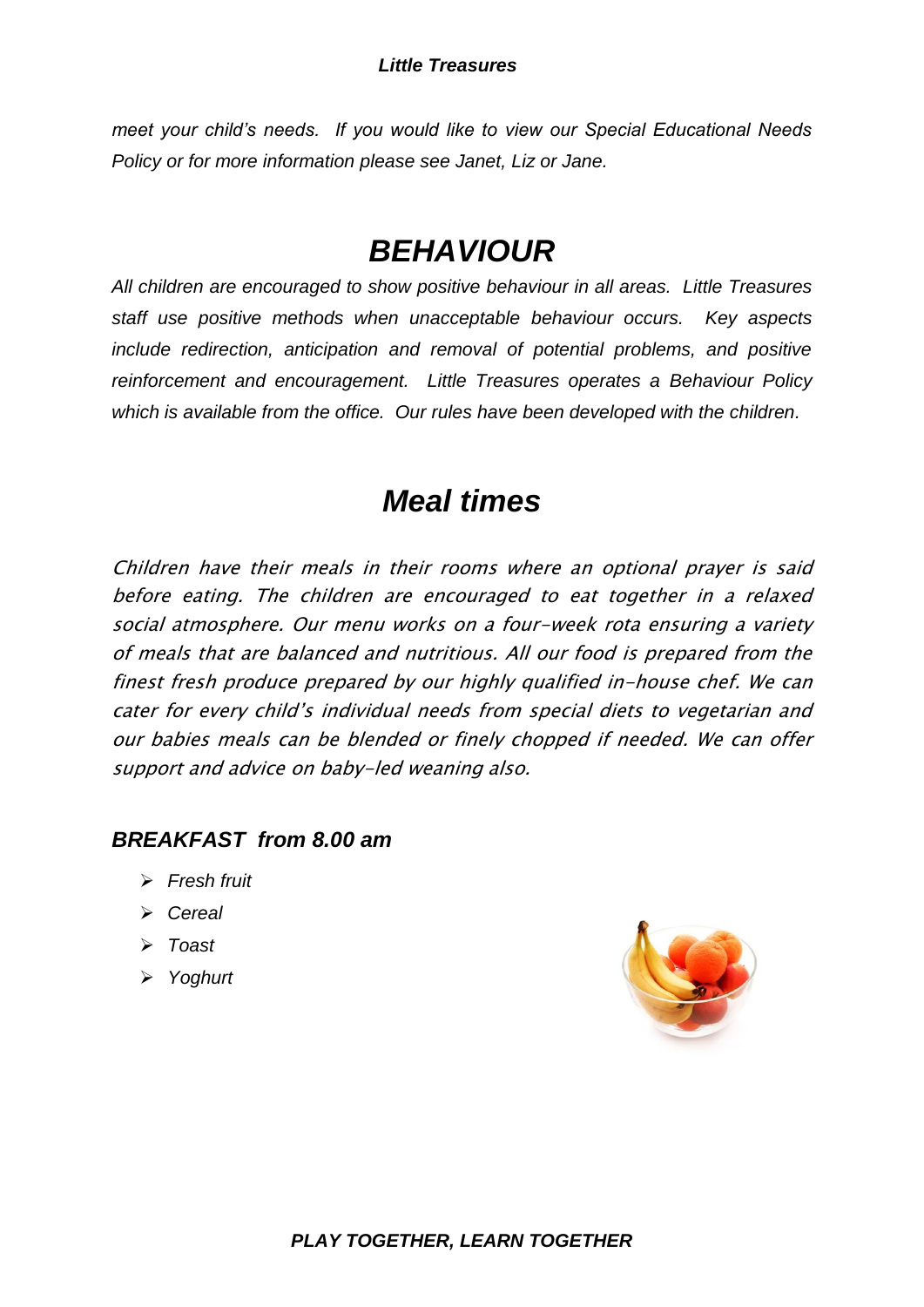### *LUNCH 12.00 pm*

The menu varies daily from lasagne, to Jerk chicken or a lovely roast dinner. Each meal has vegetables and potato, pasta or rice accompaniment that the children are able to serve themselves. Desserts are also varied from fresh fruit to carrot cake or bananas and custard. Fresh fruit is always served with the daily dessert as an alternative.

### *TEA 4.00 pm*

To ensure the utmost care is taken in the preparation of food, tea is prepared by staff who hold a current Food Hygiene Certificate. Tea varies and includes:

- *Jacket potatoes with a variety of fillings*
- *Crackers, cheese with side salad*
- *Sandwiches with a variety of fillings*

*Our tea menu is then followed by a dessert and a choice of fresh fruit.*

### **SNACK TIME**

Snack time is organized into our day both morning and afternoon. Within the 2-5 year rooms the children have a 40 minute rolling snack period where they are able to help themselves to snack when they are ready, this time enables the children to try healthy snacks and new tastes. At snack time a drink of milk or water is offered. Water is also always available throughout the day in all rooms.

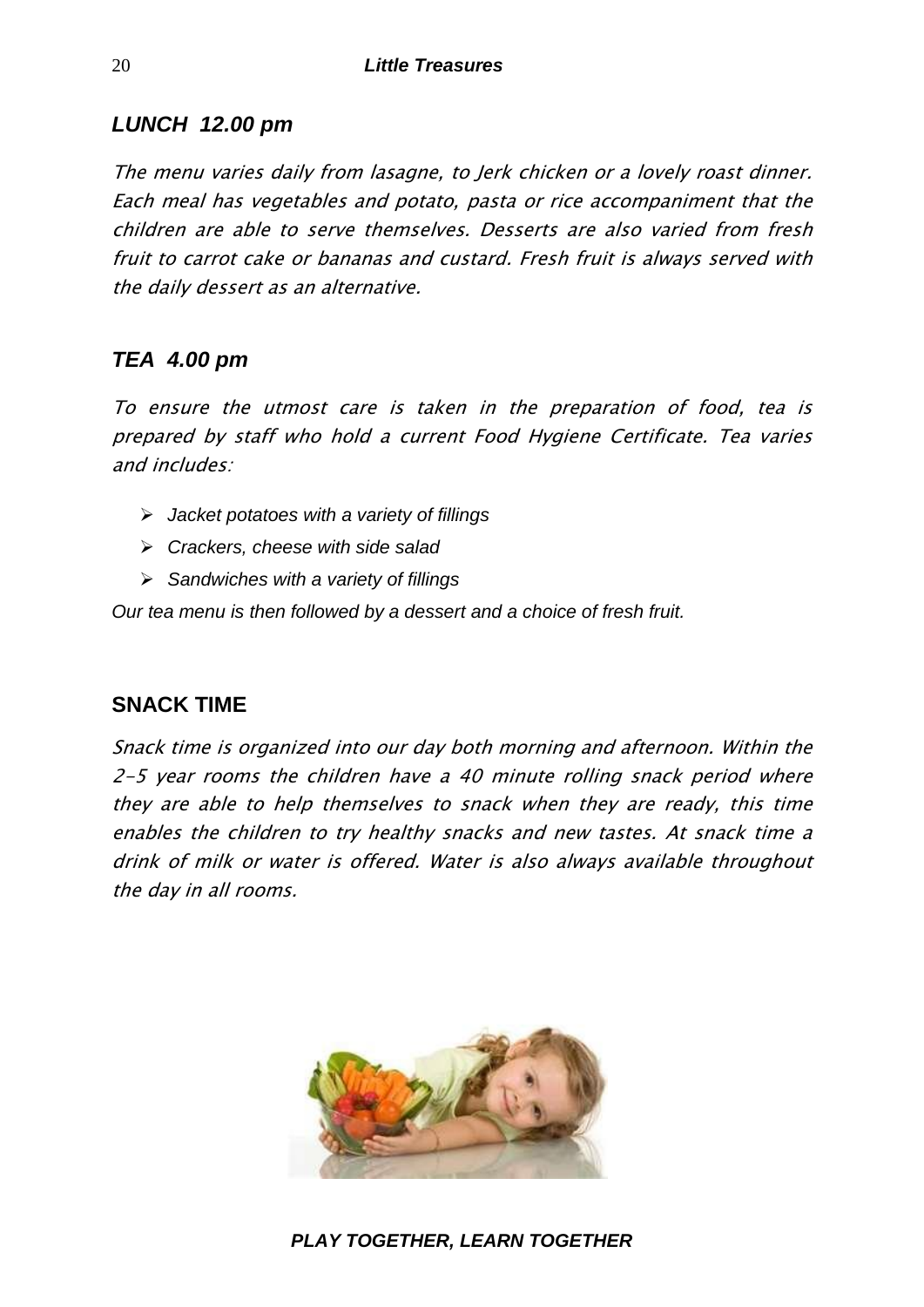# *Holiday Club*

*A natural progression for the children who live locally and use Little Treasures would be to use the Holiday Club. Once they enter school, holidays can be a challenging time for parents to arrange childcare, so register them with our holiday club and you will receive a leaflet before every holiday with our fun packed programme of all our activities. The children will be familiar with their surroundings and will already know the staff and some of the other children.*

*It is important to register your child with this facility as soon as possible if you would like to take advantage of the holiday club, as children do not automatically transfer from the Childcare to the Holiday Club. We cover most of the school holidays including half terms. Places are given on a first come first served basis.*

*Three meals are provided throughout the day with the main meal being made by our in house chefs. As well as organised trips out to places such as megazone, the farm, cinema and bowling we invite outside agencies into our club to offer a range of different activities. In the past we have had drama classes, road safety, children's first aid courses, party pets, football skills and fencing. Children are encouraged to participate in all the activities on offer and we want everyone to have as much fun as possible. Green cards can be gained when children make that extra special effort with a prize for the child who has gained the most.*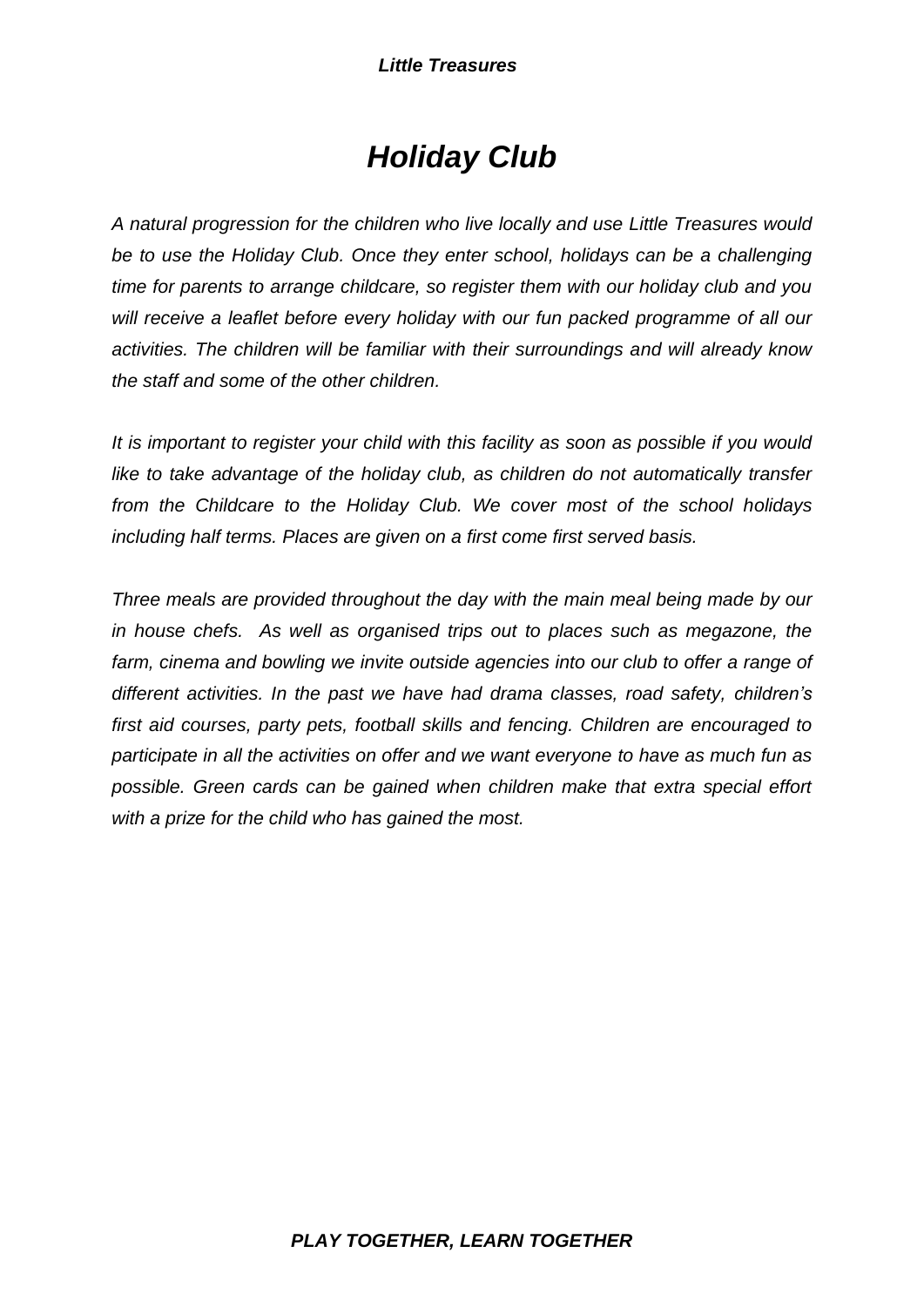# *GOVERNMENT FUNDED SESSIONS*

# *2 year olds*

The local authority enabled families to access limited free Early Years Provision for two year olds. To access this funding families need to meet a certain criteria, if the criteria is met and there is sufficient funding available your child will be able to access up to 15 hours Government grant funding. Please see the office for more information.

# *Universal 3 years to 5 years*

From the term after your child's third birthday you<sup>r</sup> child is entitled to receive 11.5 or 15 hours of free provision.

- $\triangleright$  Funding is available term time (38 weeks  $\oslash$  a maximum of 15 hours per week) or
- $\triangleright$  Stretched funding (50 weeks @ a maximum of 11.5 hours per week)
- $\triangleright$  Funding can be accessed within 2 provisions but can't be more than the overall entitlement.
- $\triangleright$  A Declaration form will need to be completed for the start of each new term to confirm the number of universal funded hours they wish to access at the Centre. A Privacy Notice will be given alongside this form to inform you how the information you have given us will be used in accordance to GDPR.

# *Extended 3 years to 5 years*

Some children after their third birthday may be eligible to access up to 30 hours funding.

- $\triangleright$  Eligibility: Both parents must be working, or the sole parent is working in a lone parent family and each parent earns on average;
	- $\circ$  A weekly minimum equivalent to 16 hours at national minimum wage or national living wage: and
	- o Less than £100,000 per year
- $\triangleright$  Funding is available term time (38 weeks  $\oslash$  a maximum of 30 hours per week)
	- or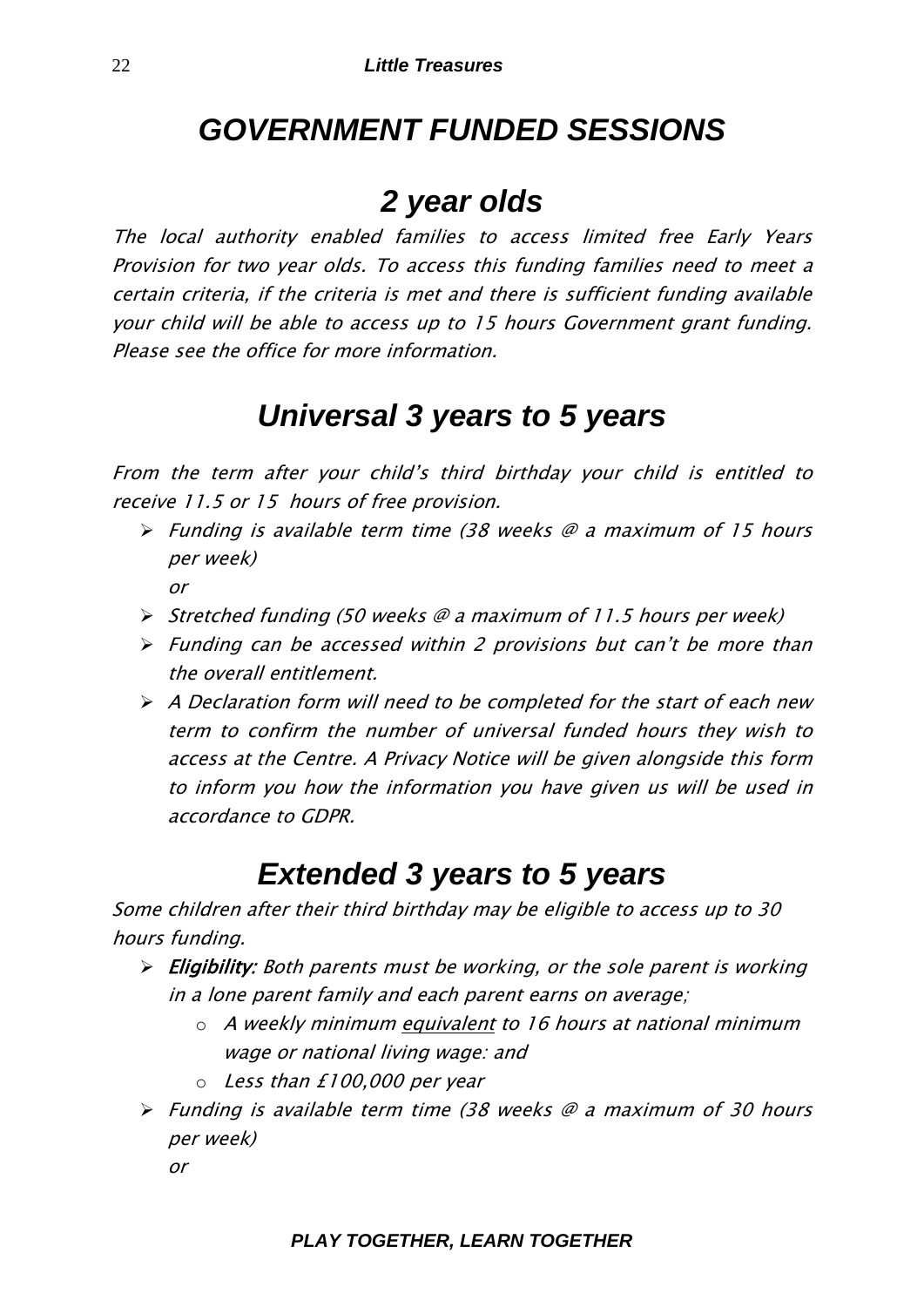$\triangleright$  Stretched funding (50 weeks @ a maximum of 23 hours per week)

To check eligibility or apply for up to 30 hours funding please visit the following website: <https://childcare-support.tax.service.gov.uk/>

We offer a variety of sessions which incorporates the free provision entitlement, some session times can vary from those below and individual cases will be calculated on their own merit. Any additional hours are calculated at the hourly rate in line with our Over 2's fee structure.

Meals are charged accordingly (Meals are optional and for some a lunch box option is preferred however if a child attends for lunch and tea we recommend a cooked meal to ensure a balanced diet).

Please contact the Centre manager to discuss your childcare needs and to make the most of the funding provision.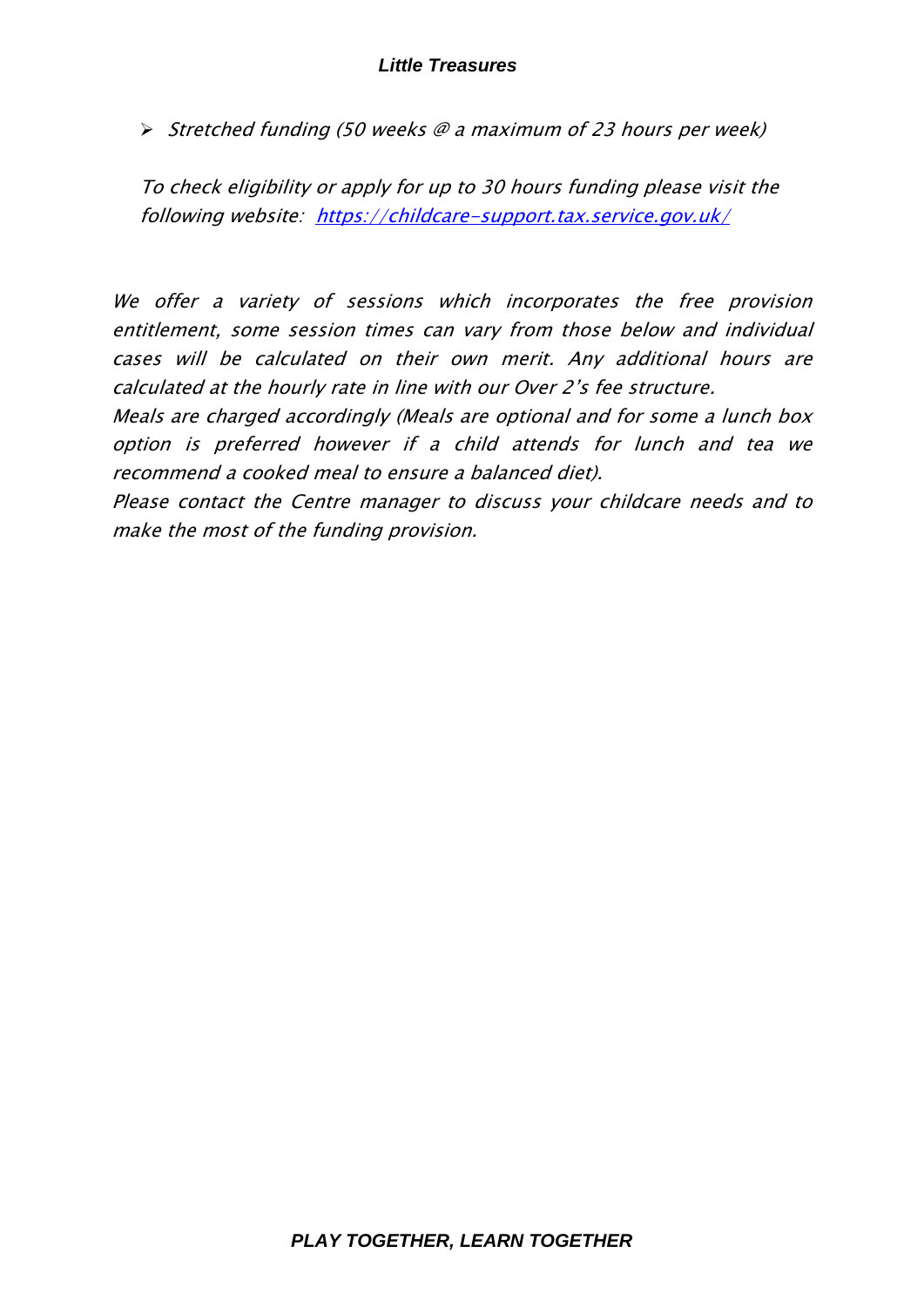| <b>Childcare Fees for Children from birth to 24 months old</b> |                                                                                                      |                                                  |  |  |  |
|----------------------------------------------------------------|------------------------------------------------------------------------------------------------------|--------------------------------------------------|--|--|--|
|                                                                | All day session from 8.00 am to 6.00 pm                                                              |                                                  |  |  |  |
| Daily rate:-                                                   | £6.05 per hour plus meals £67.75 per day                                                             |                                                  |  |  |  |
| Weekly rate:-<br>per week                                      |                                                                                                      | £5.70 per hour plus meals £64.25 per day £321.25 |  |  |  |
| Short day session from 9.00 am to 4.00 pm                      |                                                                                                      |                                                  |  |  |  |
| Daily rate:-                                                   | £6.75 per hour plus meals                                                                            | £50.40 per day                                   |  |  |  |
| Weekly rate:-<br>per week                                      |                                                                                                      | £6.45 per hour plus meals £48.30 per day £241.50 |  |  |  |
| Morning session from 8.00 am to 1.00 pm                        |                                                                                                      |                                                  |  |  |  |
| Daily rate:-                                                   | £7.30 per hour plus meals £41.35 per day                                                             |                                                  |  |  |  |
| Weekly rate:-<br>per week                                      | £6.90 per hour plus meals                                                                            | £39.35 per day<br>£196.75                        |  |  |  |
|                                                                | Afternoon session from 1.00 pm to 6.00 pm                                                            |                                                  |  |  |  |
| Daily rate:-                                                   | £7.30 per hour plus meals                                                                            | £38.90 per day                                   |  |  |  |
| Weekly rate:-<br>per week                                      | £6.90 per hour plus meals                                                                            | £36.90 per day<br>£184.50                        |  |  |  |
| Short sessions either from 9.00 am to 12.00 pm or 1pm to 4 pm  |                                                                                                      |                                                  |  |  |  |
|                                                                | Daily rate:- £7.30 per hour (no meals) £21.90 per day                                                |                                                  |  |  |  |
| per week                                                       | Weekly rate: $\overline{E6.90}$ per hour (no meals) $\overline{E20.70}$ per day $\overline{E103.50}$ |                                                  |  |  |  |
| Hourly rate for additional 8-9am or 4-5pm                      |                                                                                                      |                                                  |  |  |  |
|                                                                | Hourly rate: $\epsilon$ £7.40 per hour. 7.30 start:- £3.70                                           |                                                  |  |  |  |
| <b>Meal Prices</b>                                             |                                                                                                      |                                                  |  |  |  |
| Breakfast £1.70<br>Lunch $£3.15$<br>Tea £2.40                  |                                                                                                      |                                                  |  |  |  |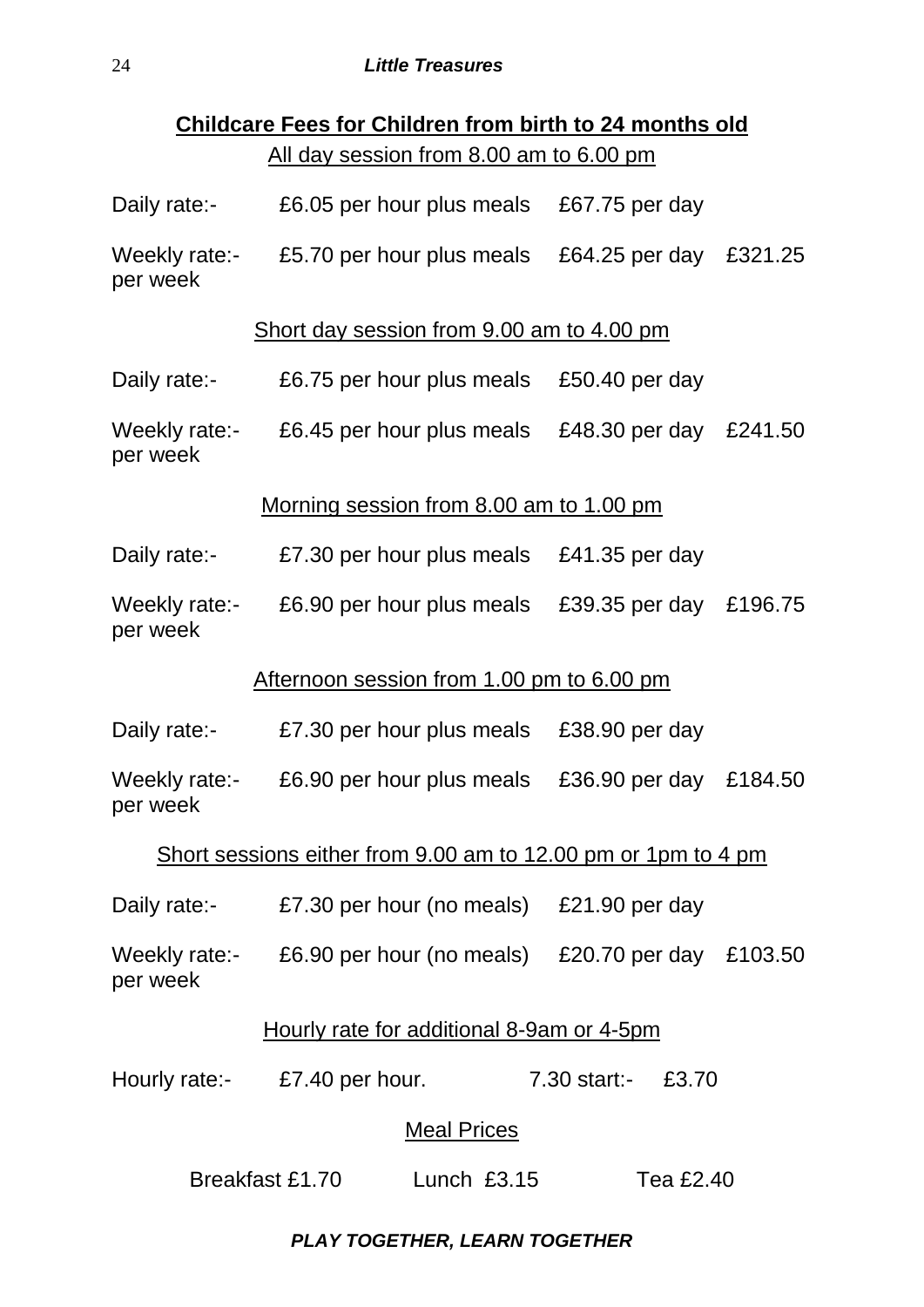# **Childcare Fees for Children from 2 years to 5 years old** All day session from 8.00 am to 6.00 pm

| Daily rate:-                                                   | £5.80 per hour plus meals                                     | £65.25 per day         |         |  |  |
|----------------------------------------------------------------|---------------------------------------------------------------|------------------------|---------|--|--|
| Weekly rate:-<br>per week                                      | £5.55 per hour plus meals                                     | £62.75 per day £313.75 |         |  |  |
|                                                                | Short day session from 9.00 am to 4.00 pm                     |                        |         |  |  |
| Daily rate:-                                                   | £6.60 per hour plus meals £49.35 per day                      |                        |         |  |  |
| Weekly rate:-<br>per week                                      | £6.30 per hour plus meals £47.25 per day                      |                        | £236.25 |  |  |
|                                                                | Morning session from 8.00 am to 1.00 pm                       |                        |         |  |  |
| Daily rate:-                                                   | £6.85 per hour plus meals £39.10 per day                      |                        |         |  |  |
| Weekly rate:-<br>per week                                      | £6.55 per hour plus meals £37.60 per day £188.00              |                        |         |  |  |
|                                                                | Afternoon session from 1.00 pm to 6.00 pm                     |                        |         |  |  |
| Daily rate:-                                                   | £6.85 per hour plus meals                                     | £36.65 per day         |         |  |  |
| Weekly rate:-<br>per week                                      | £6.55 per hour plus meals                                     | £35.15 per day £175.75 |         |  |  |
| Short sessions either from 9.00 am to 12.00 pm or 1pm to 4 pm  |                                                               |                        |         |  |  |
|                                                                | Daily rate:- £6.85 per hour (no meals) £20.55 per day         |                        |         |  |  |
| per week                                                       | Weekly rate:- £6.55 per hour (no meals) £19.65 per day £98.25 |                        |         |  |  |
| Hourly rate for additional 8-9am, 4-5pm or hours above funding |                                                               |                        |         |  |  |
|                                                                | Hourly rate:- £7.15 per hour                                  | 7.30 start:- £3.60     |         |  |  |
| <b>Meal Prices</b>                                             |                                                               |                        |         |  |  |

Breakfast £1.70 Lunch £3.15 Tea £2.40